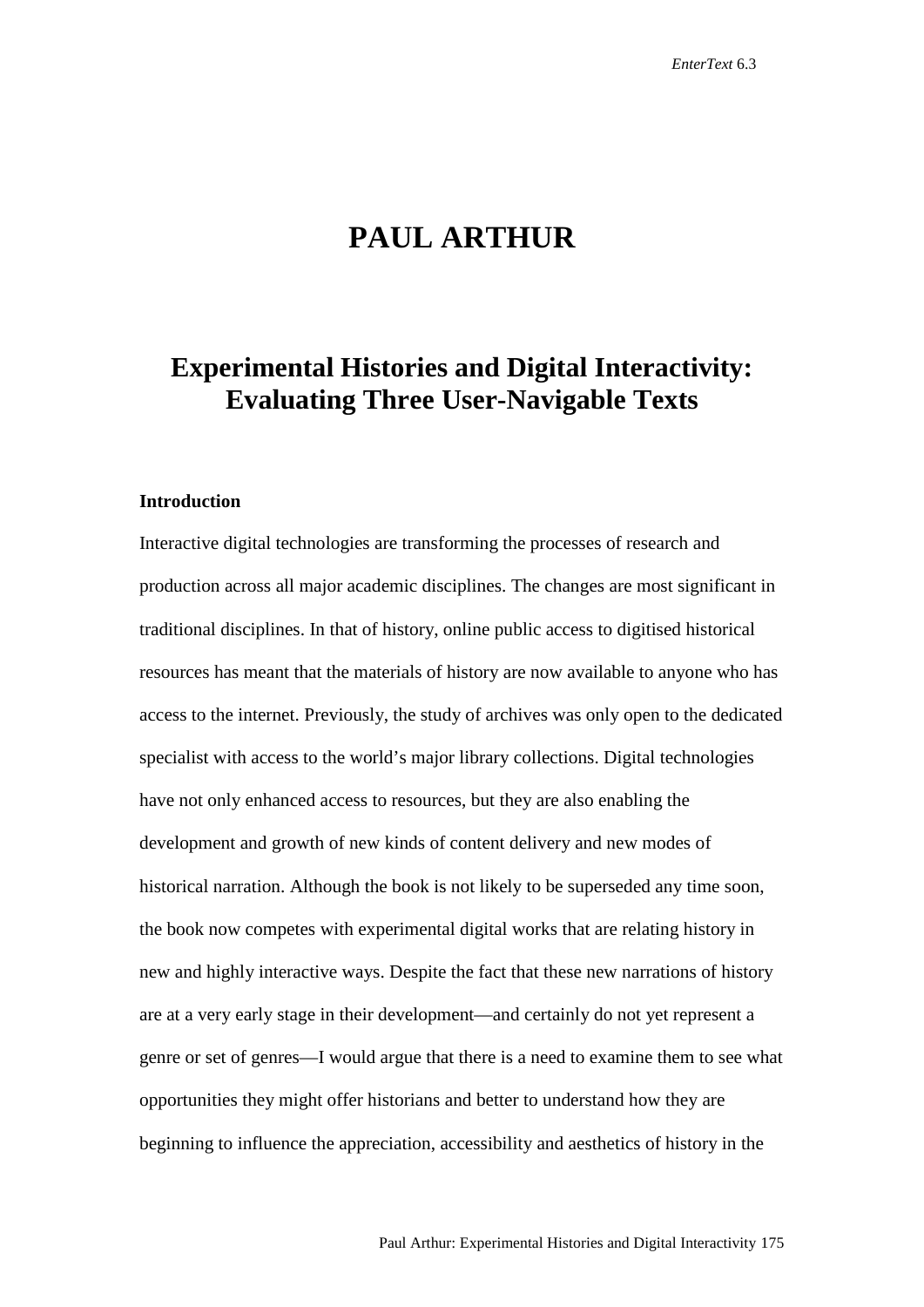early twenty-first century.

Over recent decades there have been heated debates about the notion of what constitutes a historical text, of who can and should "tell" history, and in what ways history is to be told. However, in the context of the digital technology revolution that we are currently caught up in, the influence of new technologies has not yet entered or informed those debates sufficiently. I would argue that history is taking some of its most innovative contemporary forms from disciplines traditionally outside the discipline of history itself. Or to think of it another way, history is a field that has grown far beyond its original disciplinary boundaries. And yet, given the bewildering array of modes of digital delivery on offer today, perhaps it is not surprising that for the most part history is something that continues to be studied in conventional book form, with authors following centuries-old standards for historical scholarship and book publishing. This paper is written to address the need to expand the boundaries of the discussion of history to include new digital forms that have so rapidly extended narrative history's reach and potential.

What I refer to as "interactive" histories are texts being presented in a variety of digital formats designed to offer participatory, immersive and engaging experiences of historical material. The interactive digital texts discussed in this paper may not even be considered as history because they exist in a hybrid space of new creativity. However, there is no doubt that they have *the potential* to offer history new possibilities, not only by exponential expansion of audiences, but also by providing new and sophisticated tools for capturing and recording historical data and *involving* audiences in ways that acknowledge contemporary high-tech digital environments.

My aim here is to describe some specific examples of historical representation that have emerged from this new hybrid space and to begin to consider their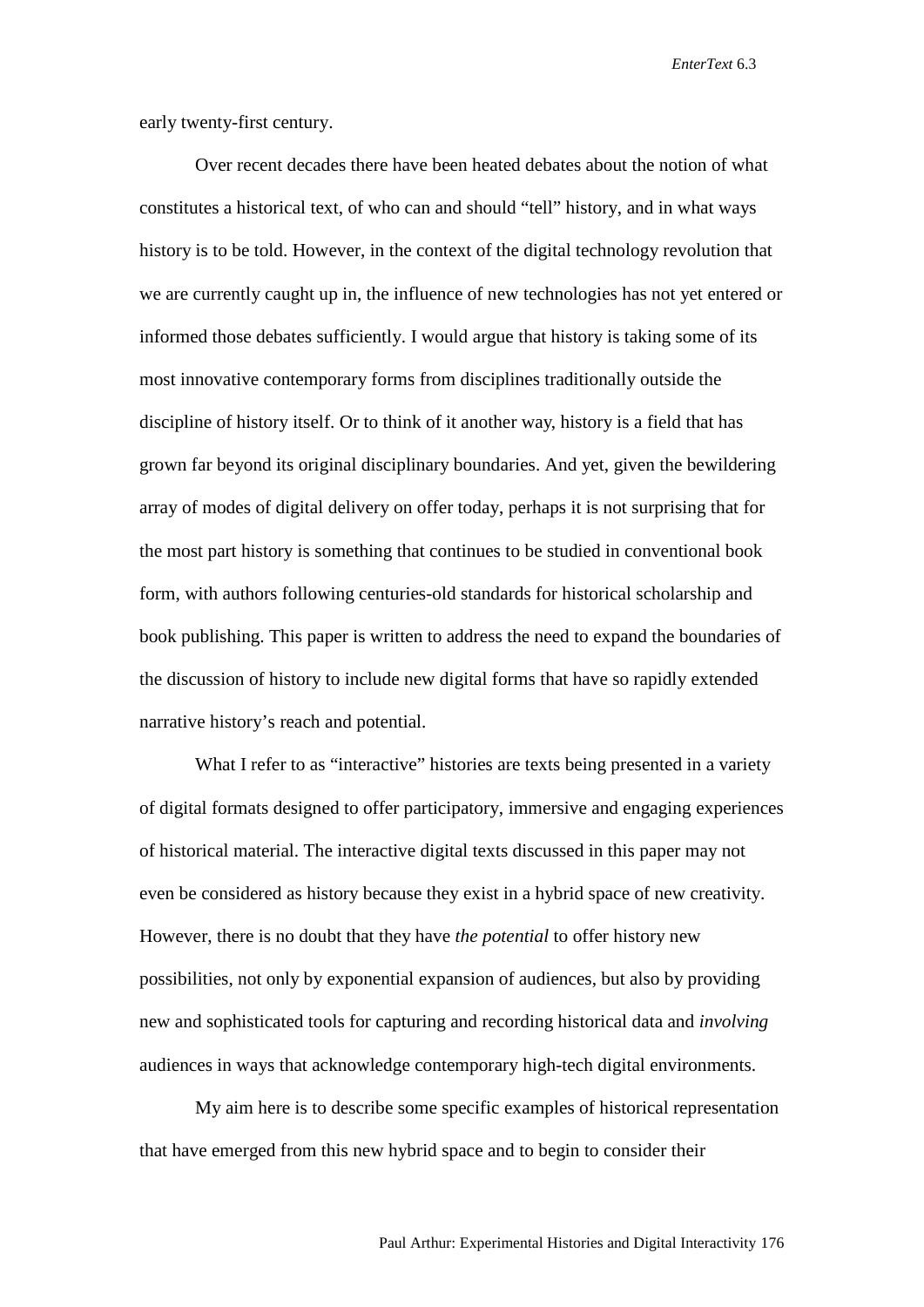effectiveness and their potential for future development. These works can take many forms and may be referred to in a variety of ways, including: multimedia documentary, interactive narrative, digital storytelling, virtual heritage, or even media art. They can be found in various settings: as installations in museums, on fixed media such as CD-ROM and DVD-ROM, and online via the internet. However, there is no clearly defined market for these digital works. In cases where they are published, it is rarely by major publishers and so there is no guaranteed distribution network. Many works remain unpublished and are only available by contacting the creator of the work. Others, such as installations in major museums, reach wide audiences but are not 'published' in the traditional sense. More aligned to interactive performance than text, they could easily disappear without trace.

Despite the possibilities offered by digital media and communications technologies more generally, grasping the power of interactive media for the study of history is at a very early stage. Genres of digital representation have not yet been developed, and until they are, most digital works can only be thought of as experiments with an uncertain future. At their best, however, digital cross-over texts represent a new kind of historical aesthetic, a new means of conveying historical experience, and a new way of recording and remembering. At their worst, these kinds of works cannot be regarded as a useful contribution to historical understanding. Evaluating the success or otherwise of such works is a highly subjective activity and is complicated by the fact that these are hybrid works that must be considered from many perspectives including usability, design and production, as well as in terms of historical content. Should the same standards be applied as would be for a traditional written historical piece? Or should interface design and usability issues be the main concerns? In any case, the field of historical enquiry and criticism needs to be further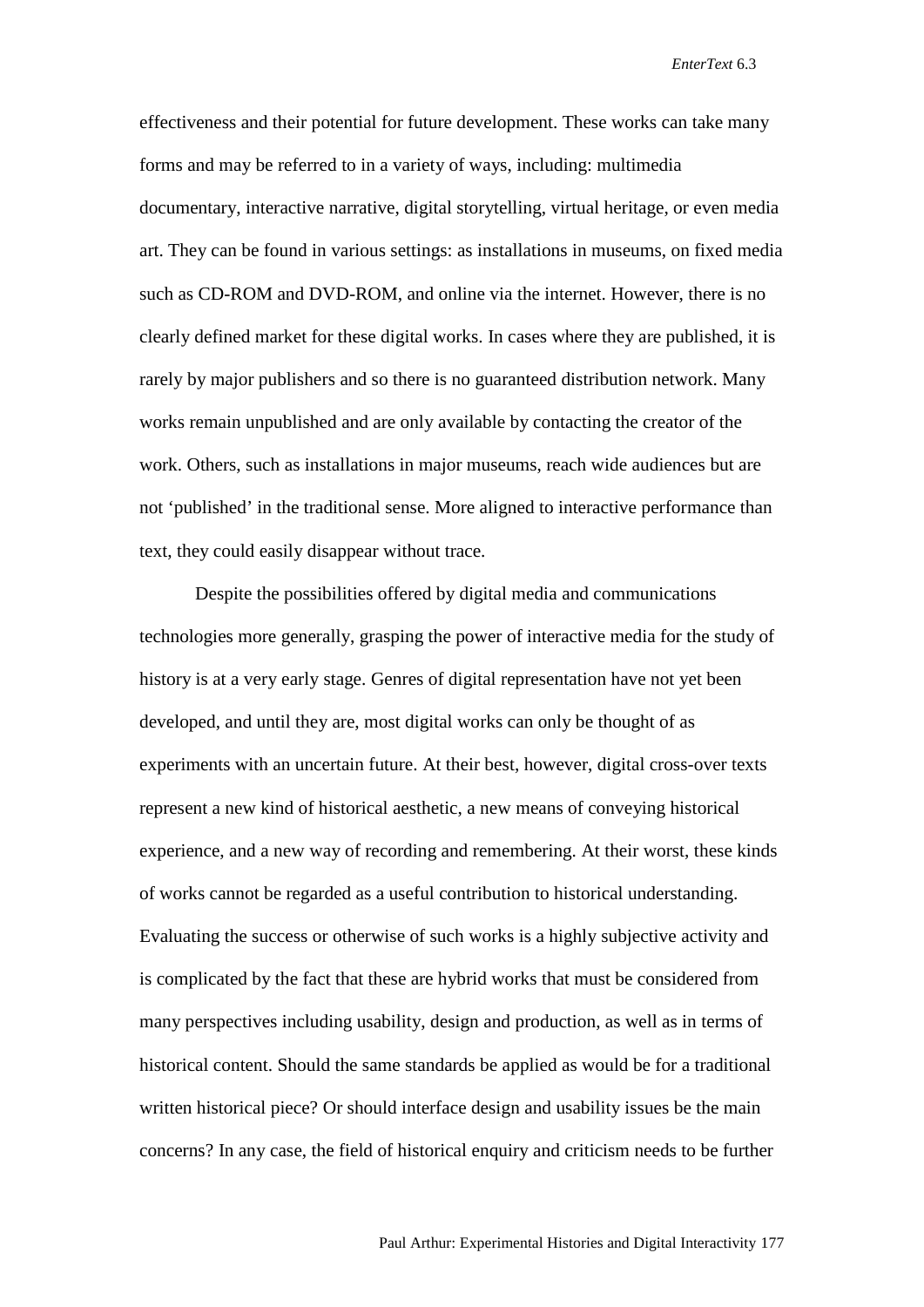opened up to include discussion of these experimental ways of representing the past. There is certainly a need to continue to pay attention to essential issues relating to historiographical method as it applies in digital environments, including appropriate representation of source materials, research techniques, and issues of integrity and longevity of digital data. $<sup>1</sup>$  $<sup>1</sup>$  $<sup>1</sup>$ </sup>

This paper investigates what digital interactivity can bring to the representation of history. Various kinds of user interactivity, participation and engagement are discussed within the context of emerging digital media forms as a contribution to textual criticism in the emerging field of digital history. I begin by clarifying the use of the term "interactive," which has become one of those popular words that appears to offer something new and innovative but through its casual usage has become almost devoid of meaning. The opening section also investigates the links between historical representation and interactive media, focusing on the development of experimental narrative forms and computer games. The paper then goes on to consider three examples of highly interactive digital history works that feature user navigation structures resembling computer games. Being the most advanced form of interactive media text, computer games also require the greatest degree of participation on the part of the user. The three examples considered are: Marie-Laure Ryan's and Jon Thiem's *Symbol Rock* (*c*.2004), Marsha Kinder's and John Rechy's *Mysteries and Desire: Searching the Worlds of John Rechy* (2000), and Brogan Bunt's *Only Fish Shall Visit* (2002). Discussion of individual examples considers the benefits but also the limits of interactivity for historical representation. There is a strong link between theory and practice in the selected examples, as Ryan and Kinder in particular are well recognised interactive media theorists.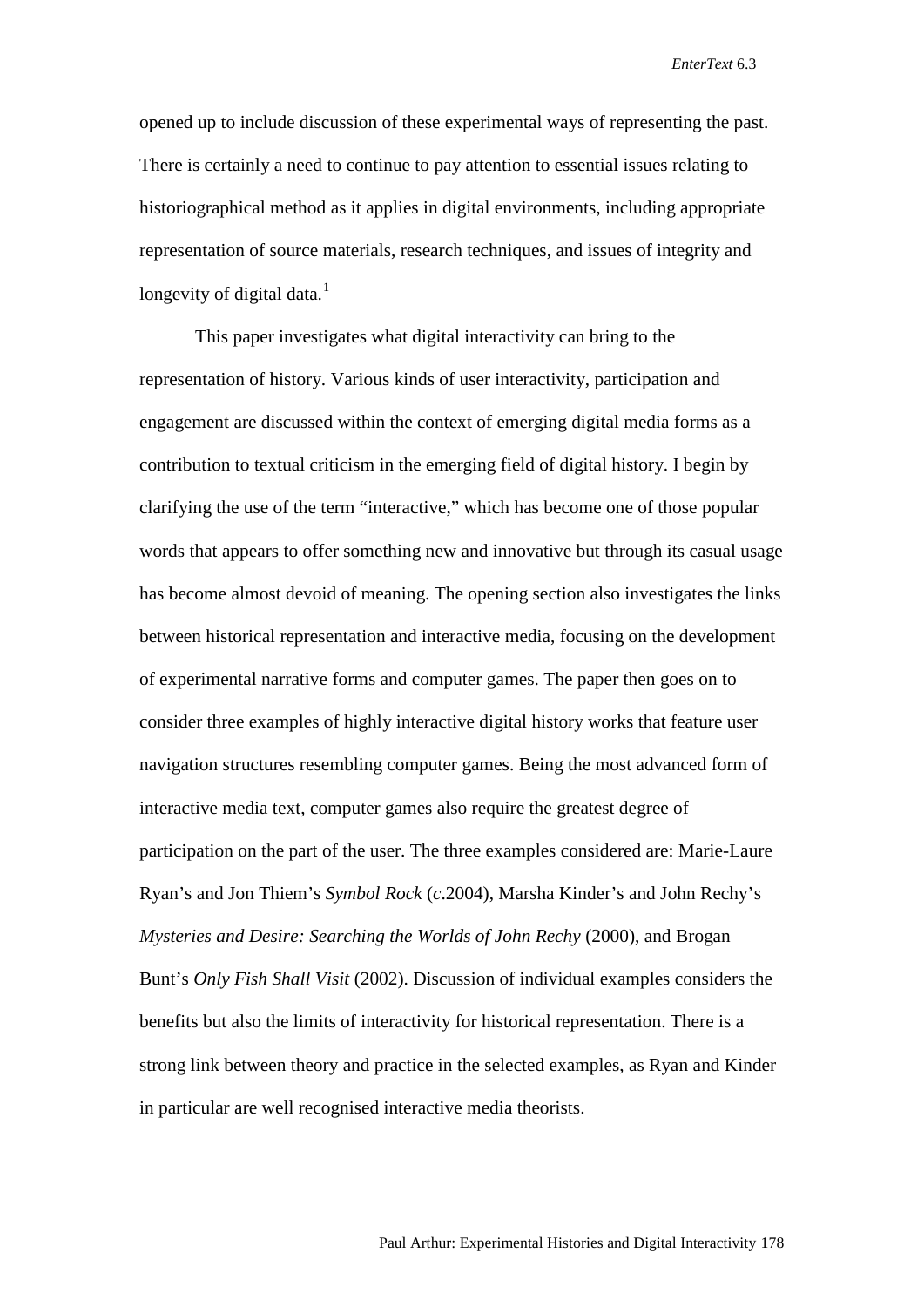### **Interactivity, History and Computer Games**

The term "interactivity" can be used in a very loose manner to indicate human engagement with any form of digital technology. It is often conflated into a single notion of a new and miraculous interface with technology, as part of a "cyberutopianism."[2](#page-28-1) Hence there is a common perception that once any sort of material has migrated to the digital platform, it becomes magically interactive and newly compelling. Clearly this is not the case. Interactivity resides in the relation between media and their users as well as being an internal quality of the media themselves.<sup>[3](#page-28-2)</sup> However, the technically correct usage of the term involves applying this test of interactivity: to be considered an interactive work, the text itself must be able to react to user input in a meaningful way. Interactivity, taking this meaning, can be many things, ranging from the simple user activity of clicking a mouse button to navigate through a website, to a highly physical experience of immersion in simulated virtual environments. Eric Zimmerman, for example, defines four modes of interactivity: (1) Cognitive Interactivity, or Interpretive Participation with a Text; (2) Functional Interactivity, or Utilitarian Participation with a Text; (3) Explicit Interactivity, or Participation with Designed Choices and Procedures in a Text; and (4) Meta-interactivity, or Cultural Participation with a Text.<sup>[4](#page-28-3)</sup> The fact that a text is in digital format does not mean that it will also require interactivity on the part of the user. Many digital texts are linear, scripted texts (such as digital video pieces) which only required the user to be a passive viewer.

The concept of interactivity has proved difficult to define and it also remains under-theorised. Whenever a new technology of communication or representation emerges—such as printing, telephony or film—the next step is to become familiar with the characteristics of the new medium.<sup>[5](#page-28-4)</sup> Because the field of interactive media is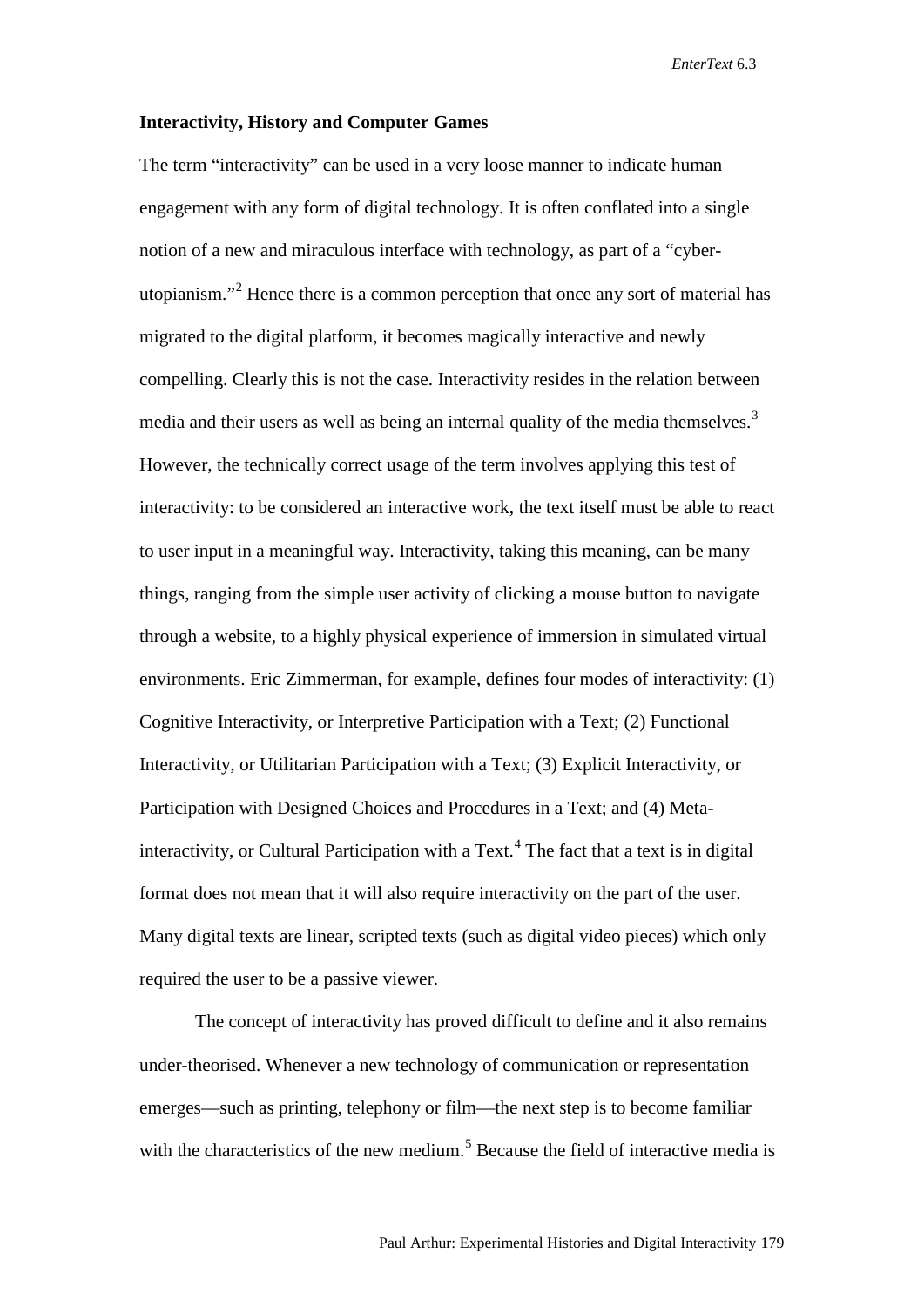in its infancy it does not yet have a range of established hypertextual/interactive conventions. Even so, different forms of interactive media are already placing very distinct and different constraints on the possibilities for interactive engagement. Because interface design is not yet following commonly accepted formats, the interface is often experienced as an awkward barrier to engagement, even in cases where the structure has been carefully conceived. Only the informational website has become established as a recognisable genre. The challenges to discussing interactivity stem from at least three areas: technical advances (options for interactivity change as quickly as the technology that facilitates the interaction); conceptual understanding (how should styles and degrees of interaction be conceived and categorised?); and practical applications (how does the experience of interaction enhance the textual representation?).

What are the applications of digital interactivity for historical study? There are at least three main contexts, and each relates to the way in which the digital material is presented: (1) in a museum or gallery as an interactive display; (2) on fixed media such as CD-ROM or DVD-ROM; or (3) online via the internet, most commonly in the form of databases of digitised material. Museums have long been at the forefront of the field of interactive display, engaging the visiting public and encouraging them to participate in the processes of the exhibition space. Community access, engagement, and participation are central to the charter of most museums and interactive displays help to fulfil that aim. In the museum context the purpose is clear: the museum seeks to engage visitors by getting them involved physically in the process of learning and taking in the information on offer. Curators aim to strike a balance between the visitors looking, doing, and learning. And yet some complain that the use of interactive displays in the museum environment is a symptom of reduced funding,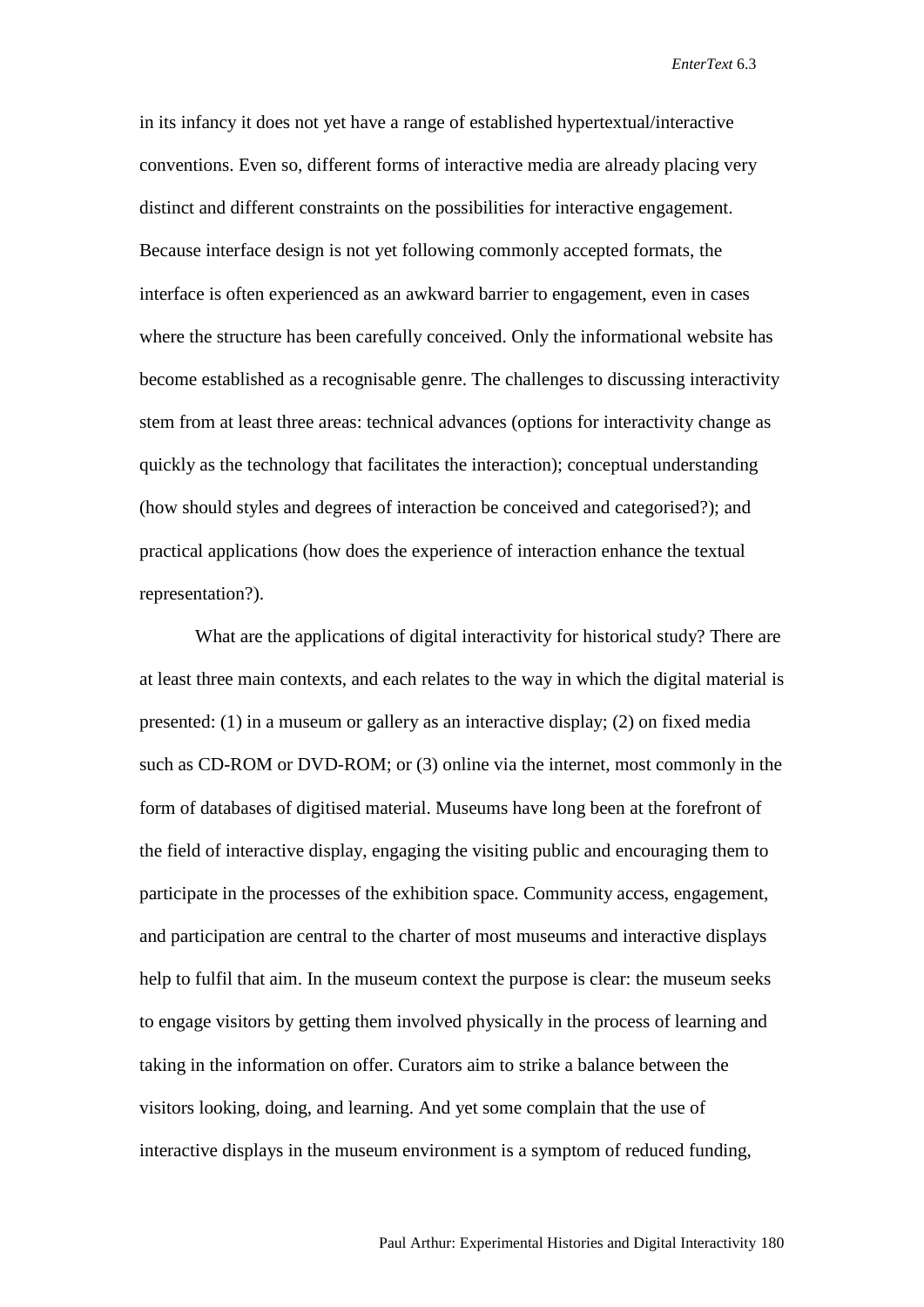forcing museums to become "razzle-dazzle fun houses" of "high tech gimmicks."[6](#page-28-5) Efforts to bring interactive aspects to the academic study of history began with enabling access to online information and archives, and with early examples of interactive historical CD-ROMs.<sup>[7](#page-28-6)</sup> Many of these were educational or curriculum based CD-ROMs, and they perform the same function as online databases now do.

The focus of this paper is a newer area and that is the narration of history in experimental digital formats. The examples discussed below are available on CD-ROM and DVD-ROM. With greater download capacity in the future, these works will be readily available in the online environment. Through the internet, digital technology has put into the hands of everyday people the tools to create their own lasting historical records, to trace their family histories, and to create new kinds of communities, which in turn then have their own history. The possibilities seem endless.

Some kinds of history lend themselves more readily to the new interactive environments. These include: cross-cultural histories (where multiple perspectives can be set alongside one another); indigenous histories (indigenous history has traditionally been passed down in oral form and is therefore not wedded to print-based media); and personal histories (with the resources of the internet and digital recording equipment, anyone can become a historian of their family history). However, almost all kinds of history can be "migrated" to the new platform. Here, in this last sentence, is a clue to a major problem with using digital media as a primary form of recording and telling history. The language of new media is very much at odds with the language of history. These differences are perhaps most obvious not even in the language itself, but more basically, in the people who speak it. Historians are not trained as multimedia producers. Multimedia producers rarely have the skills of a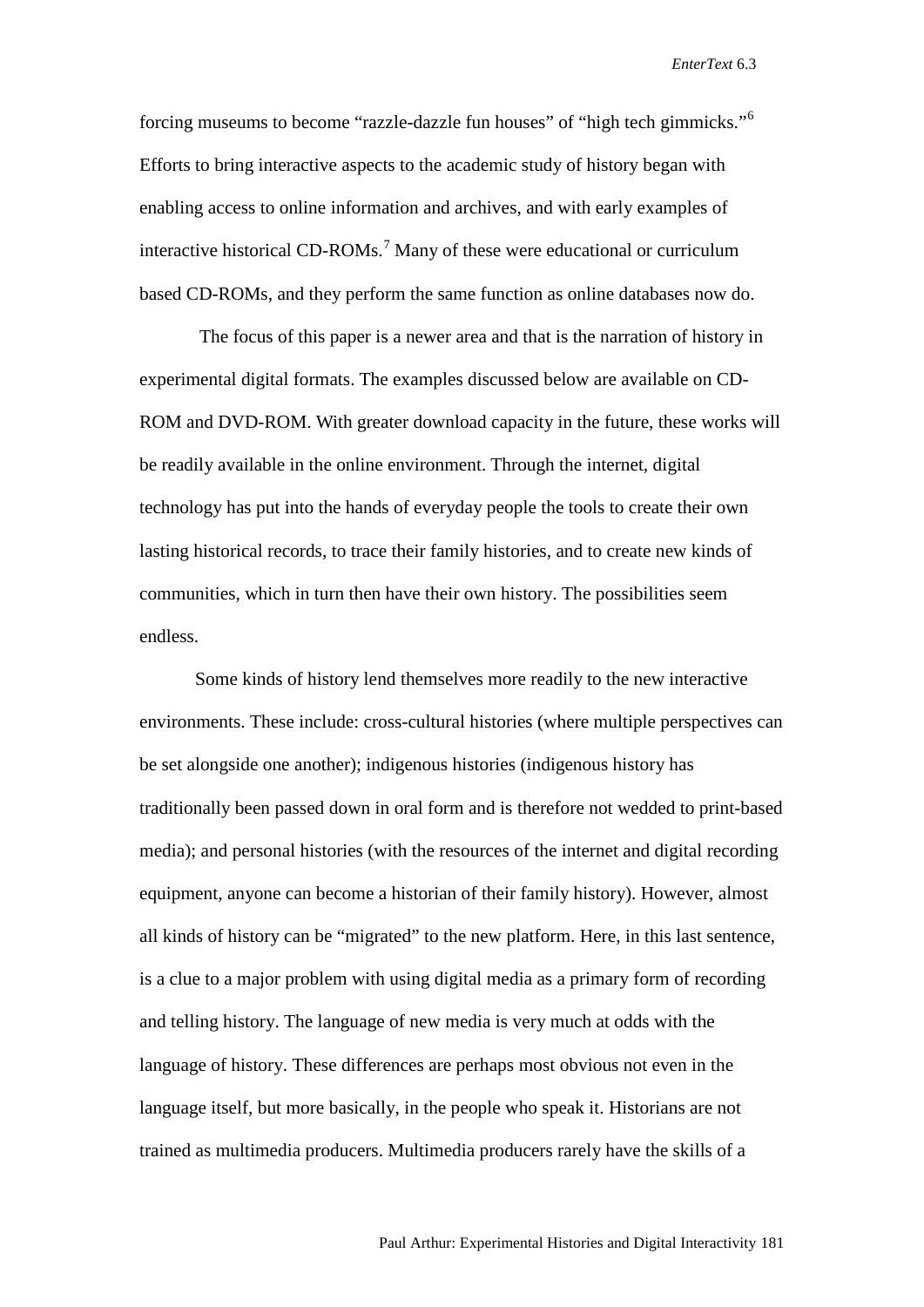historian.

Multimedia histories represent a convergence between cinematic traditions, especially screen documentary traditions, and conventional print-based textual forms. The convergence of the visual and the textual is, of course, a hallmark of multimedia forms, by their very definition. For the study of history, this offers a very particular set of challenges. The recording of history relies, perhaps more than any other humanities discipline, on the parameters set out by genres. The convergence of the visual and the textual best resembles the convergence that occurred to create the coffee-table picture-book—heavy on images, light on text, visually appealing, inviting to navigate, easy to take in small chunks. The challenge is to find ways of representing history using new media that bring a scholarly dimension to the work at the same time as harnessing the new technological and navigational possibilities, while also not abandoning the familiar linear structures of narratives to the point where the work becomes one of experimentation only.

There have always been experimental texts. In the past, these works have been accessible to restricted audiences, primarily elite groups. As in the past, we must ask the serious question: how many of the new forms will ever become mainstream? If the most interesting are the most expensive to produce and the most obscure and "arty," then is there a genuine possibility that they will be adopted into the future? And is it worth developing forms that rely on technology that will quickly be superseded and survive only as historical artefacts, if at all?

When advanced technology is involved in the workings of the text, we are made very aware that the text is a work of artifice. It needs its own machinery to make it mean, to make it perform. It is performance in a very literal sense. The software powers up and, if we are lucky, it loads and presents the work. We rely on something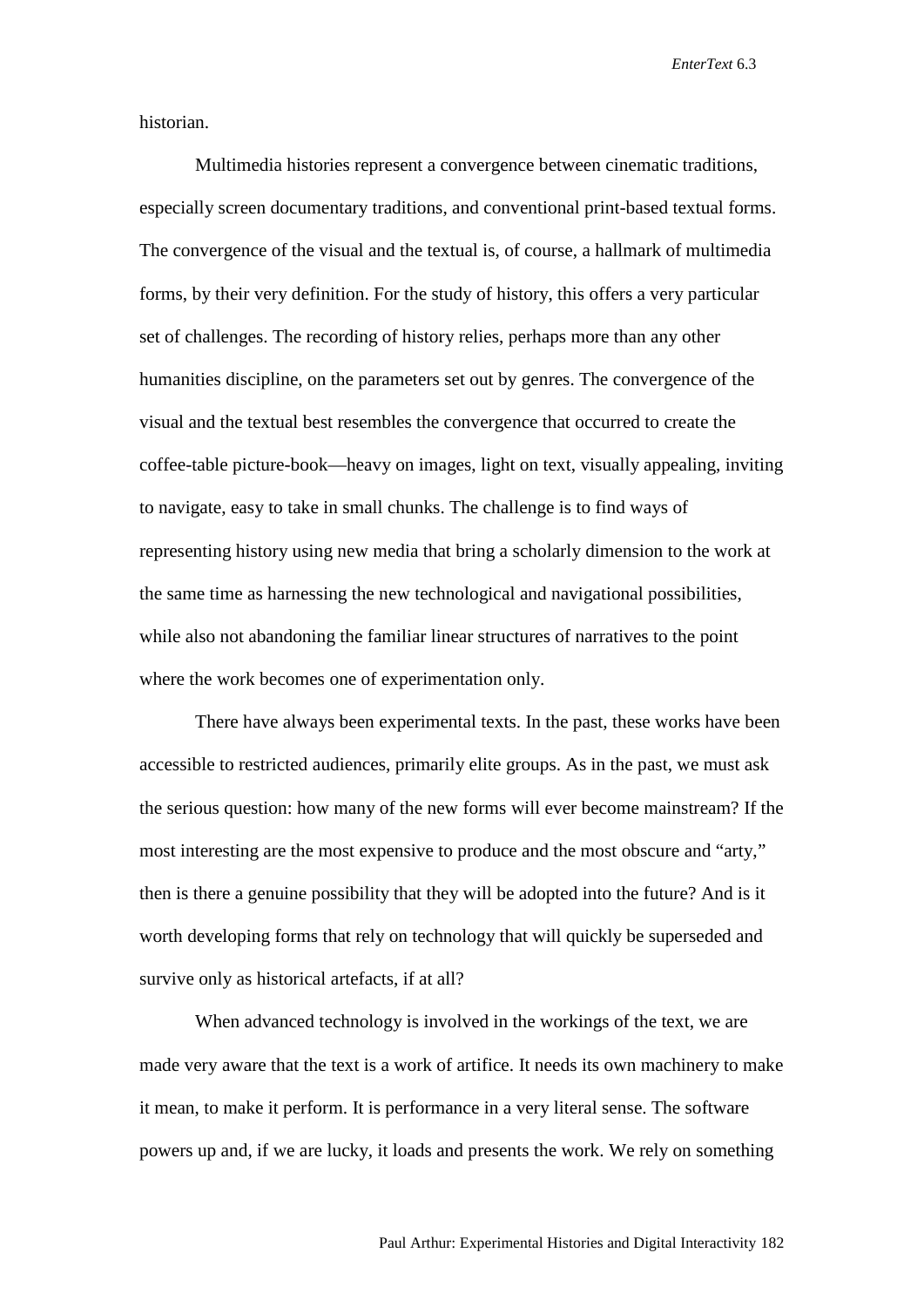that is in the way. But of course as technology develops, this kind of interruption becomes less apparent. The book, when the printing press was invented, would have been quite a foreign object. Now we are familiarised through centuries of thumbing through books. We know the conventions of the book. Specific digital works may never be accessible again precisely because their experimental formats pass their "use by" date.

The study of history in academic contexts has moved a long way from the traditional assumption that it would be possible to record the precise "truth" of an historical event, from a suitably "objective" position.<sup>[8](#page-28-7)</sup> In fact, poststructuralist theories of discourse led us towards the opposite view—that there is no objective reality, only textuality. However, there has also been a return to a more balanced view of textuality and truth. There has been a renewed focus on the essential role of established narrative forms in making sense of the past. In this move back towards confidence in narrative is the recognition that narrative is the key defining factor in how we make sense of the world around us.

In interactive narrative forms, to create a versatile digital environment, narrative strategies need to be selected from a repertoire of possible approaches. The narrative strategies that help to position the user in a particular relation to the historical material being presented can take many forms, and degrees of those forms. These include: the user as co-writer of the text; the user as participant in a simulated past; the user as observer of an historical character re-enacting a past; the user as viewer of privileged information (as voyeur, in much the same way as for reality television); and the user as onlooker (purposeful detachment). In each case the user plays a key role in the process of narrative construction.

Computer games make particularly good use of the possibilities offered by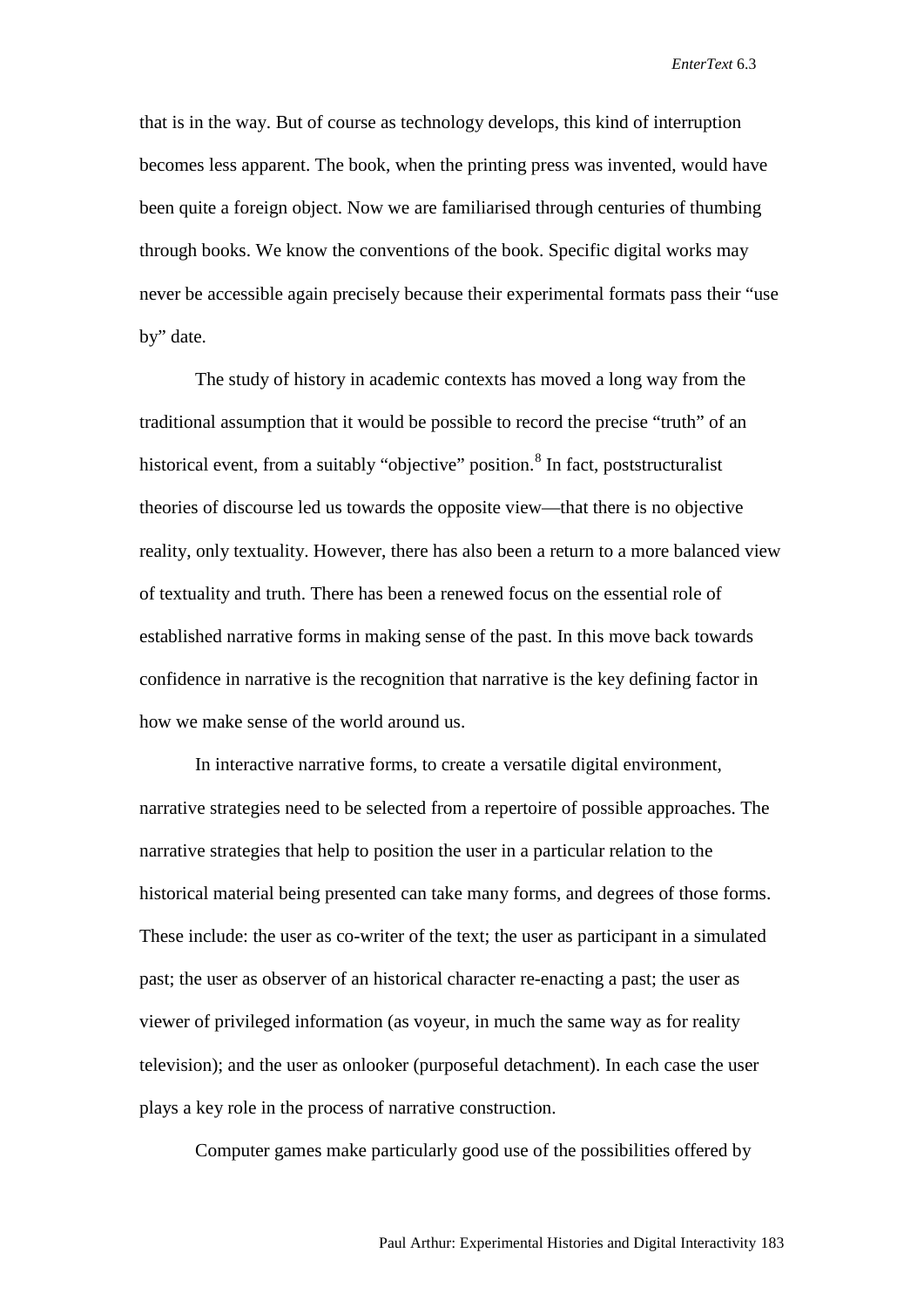virtual reality technology and are an essential element in any discussion of narrativity in digital form. They are particularly relevant in this paper because the three examples discussed below are digital history works that closely resemble computer games. Many games contain historical content as a background to a game narrative (this is worthy of a study in its own right). The 1980s mark a key period in the history of computer games (which properly begins in the 1950s and 1960s) because, for the first time, games became a major media form. [9](#page-28-8) Adventure games utilise the familiar spatial aspects of a physical world but transpose those attributes to a virtual terrain. The linear journey through that abstract space is a critical element. Like early European narrative forms in history and fiction, in adventure games the player, as participatory character, navigates a spatially ordered world that simulates the layout of a physical world. Progress through the stages of a game is usually structured around a series of interlinked narrative pathways, with the players negotiating abrupt moments of threat and disruption that propel them into the next imaginative terrain to be explored and controlled.

The game and the novel share the common feature of seeking out a final destination, an endpoint, as the ultimate reward or goal of the textual experience. The first interactive novels and experiments in hypertext were applauded for the way they drew attention away from that fixed endpoint. These interactive narratives could offer a variety of endpoints, a number of options for narrative fulfilment, or they could even deny the reader that fulfilment by creating a never-ending reading experience. However, the pleasure of games and novels is not only in narrative fulfilment but also in the process of being carried along in the narrative flow of events and scenes. In terms of structure and framing there are many different kinds of novels, and likewise there are many different kinds of games. The edited collection *First Person: New*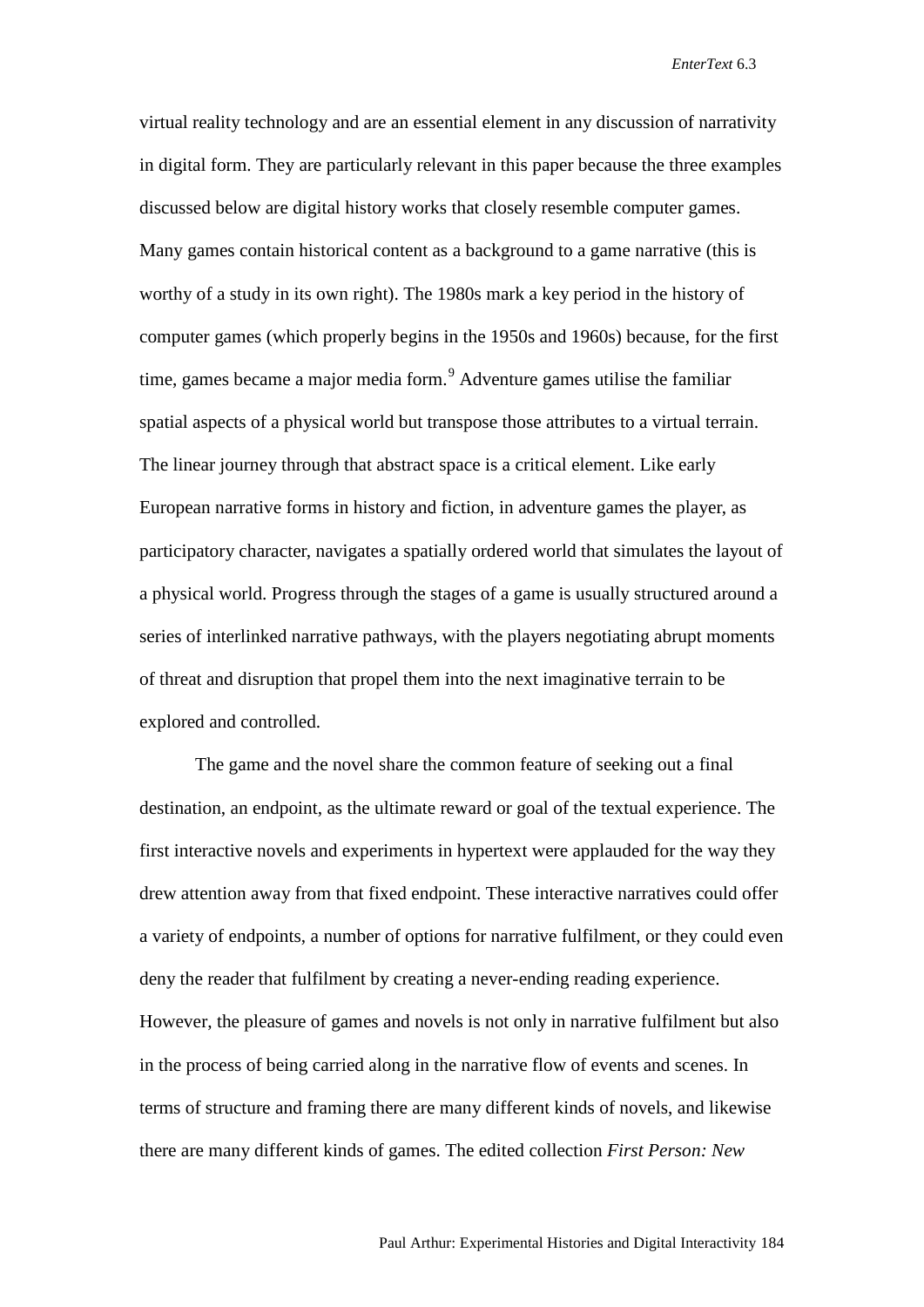*Media as Story, Performance and Game* investigates the entangled connections between story forms and computer games and surveys other experimental narrative works.[10](#page-28-9) Henry Jenkins's chapter in *First Person* is an excellent overview of the different options available to those he calls "narrative architects" in designing game spaces. While traditional history is less open-ended there is certainly scope for alternative pathways towards different points of closure.<sup>[11](#page-28-10)</sup> Indeed, it is in the presentation of "different endings" through different perspectives, that game formats arguably have the most to offer the presentation of history in digital form.

Narrative theory and game theory offer different (sometimes competing) perspectives on the narrative qualities of texts. Some critics argue that games are not narratives, that trying to link the structures of stories and of games is simply fruitless. They argue that new kinds of theories are required to describe and understand the narrative at play within digital environments, whether the focus is on games or stories.<sup>[12](#page-28-11)</sup> In this debate, hypertext, interactive cinema and nonlinear narrative have become the "traditional" forms which some proponents of game theory argue are being inappropriately mapped onto computer games as a means of explaining how they work. A major issue is whether the experience of playing a game involves user interpretation or simply *configuration*. Henry Jenkins tries to tread a middle ground, "examining games less as stories than as spaces ripe with narrative meaning."<sup>[13](#page-28-12)</sup>

The factors involved in narrating history in digital formats are quite different, even while many of the narrative and technical considerations are the same as those that are relevant to novels or games. The current discussion about the future of computer games points to the kind of discussion I believe we should be having about the future of historical representation in digital forms. For games, argues Jenkins, "the goal should be to foster diversification of genres, aesthetics, and audiences, to open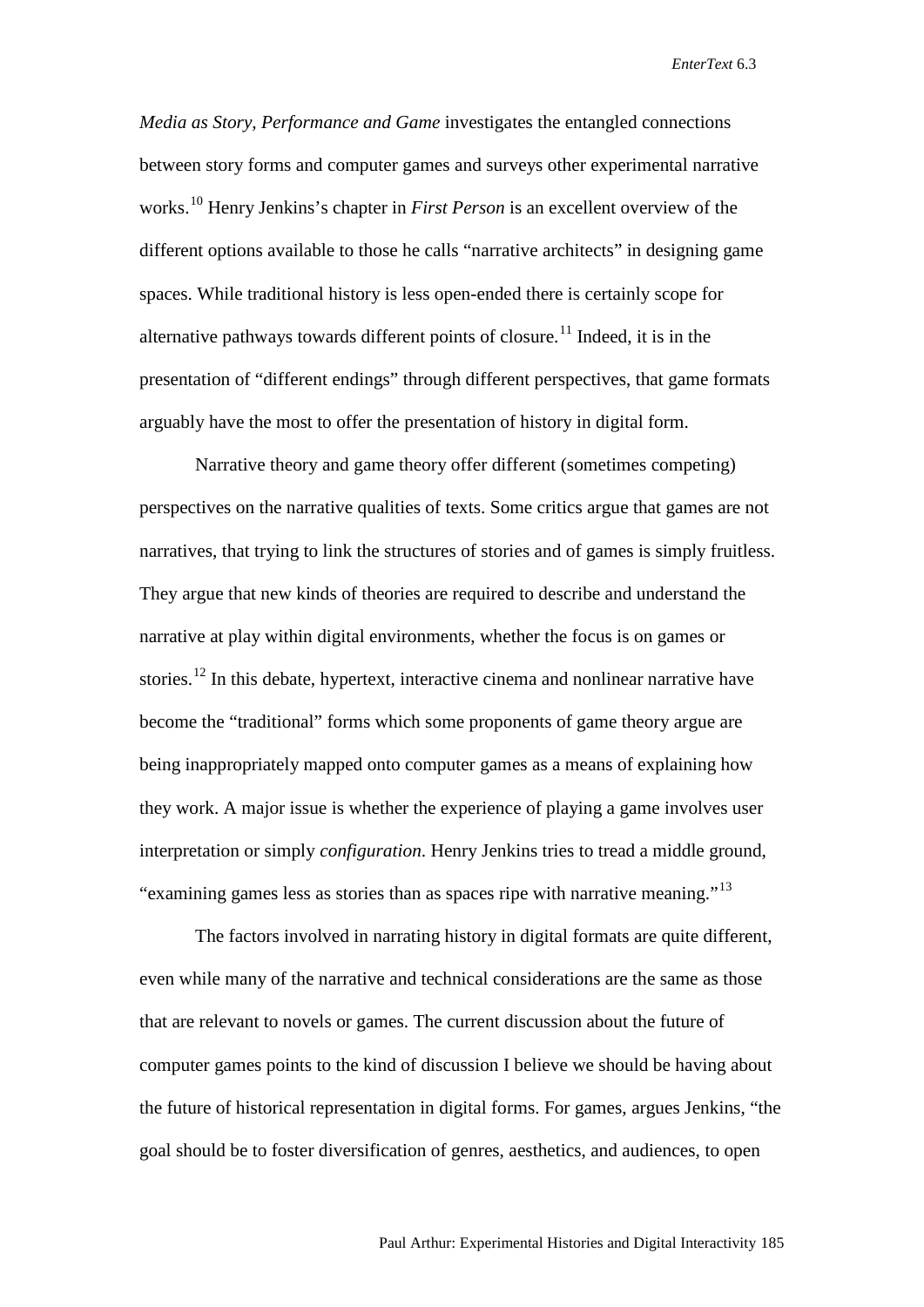games to the broadest possible range of experiences."<sup>[14](#page-28-13)</sup> While history is a more serious matter, there is no doubt that it can benefit from sharing the same goals in a digital environment. In other words, in the face of the challenges presented by dynamic digital environments, history has found itself in an unlikely, but, in its own sphere, highly successful and interactive role model.

## **Example 1:** *Symbol Rock* (*c*.2004)

I begin by discussing this example because, of the three, it requires the greatest degree of interaction on the part of the user. *Symbol Rock* is a multimedia hypertext game created by Marie-Laure Ryan and Jon Thiem.[15](#page-28-14) The game has as its goal the accumulation of biographical information about the former inhabitants of an abandoned ranch in Lorimer County, Colorado, USA (see Figure 1). This work is an experiment in creating navigable environments where historical material can be accessed and explored using the "seek and be rewarded" structure of a computer game. Only by the user undertaking specific activities, and in a particular order, can information be accessed and the user gain permission to enter the next "level." In the "read-me" file the work is described by its authors in this way:

'Symbol Rock' is a hybrid text, inspired by hypertext, computer games, multi-media databases, activity books, 'coffee table' books and children's pop-up books. It is above all a documentary text, based on extensive research, and capturing the voices of dozens of informants.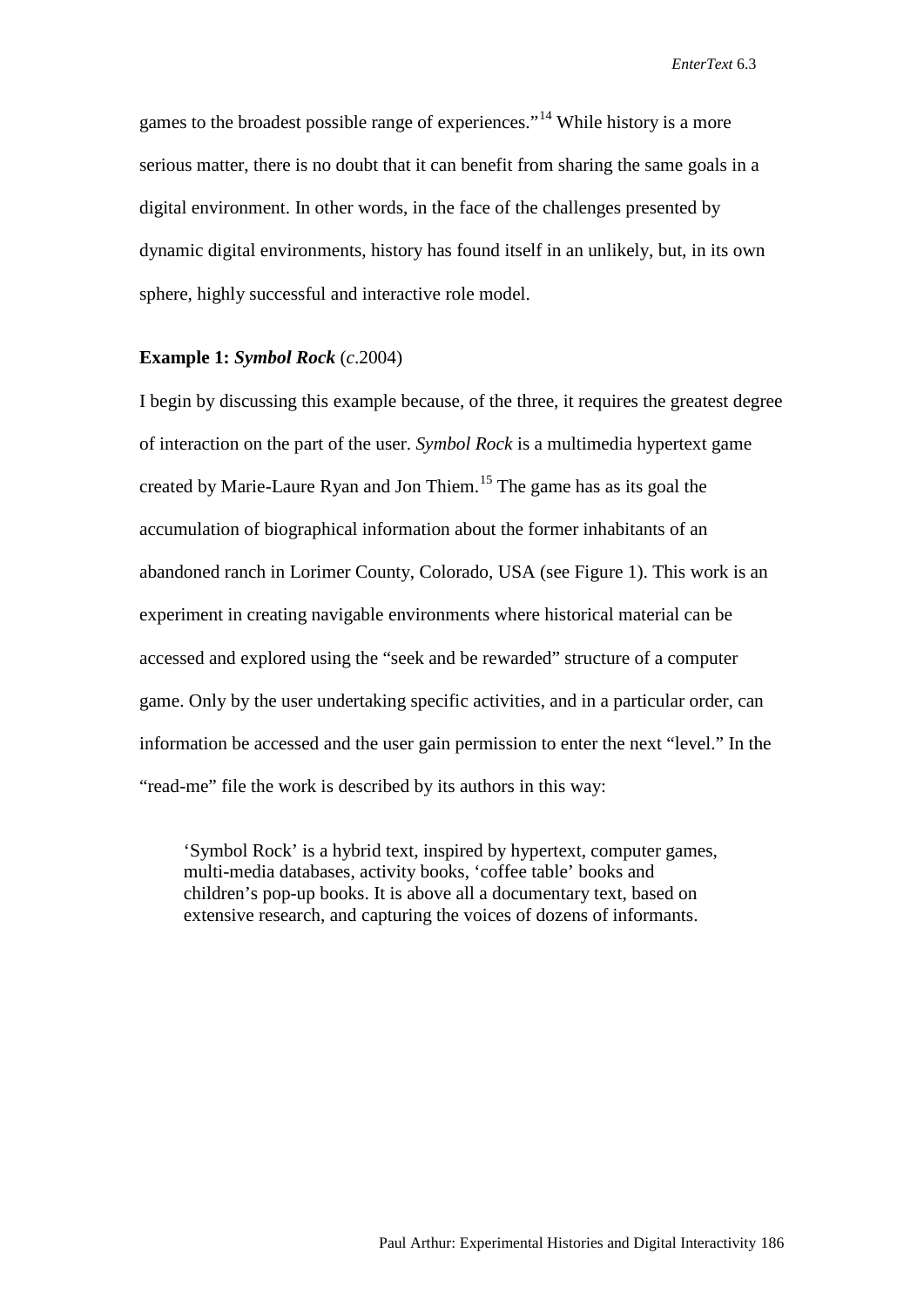

Figure 1: *Symbol Rock* title screen

The instructions given indicate to the user that a series of complex tasks must be undertaken in order to proceed (see Figure 2).

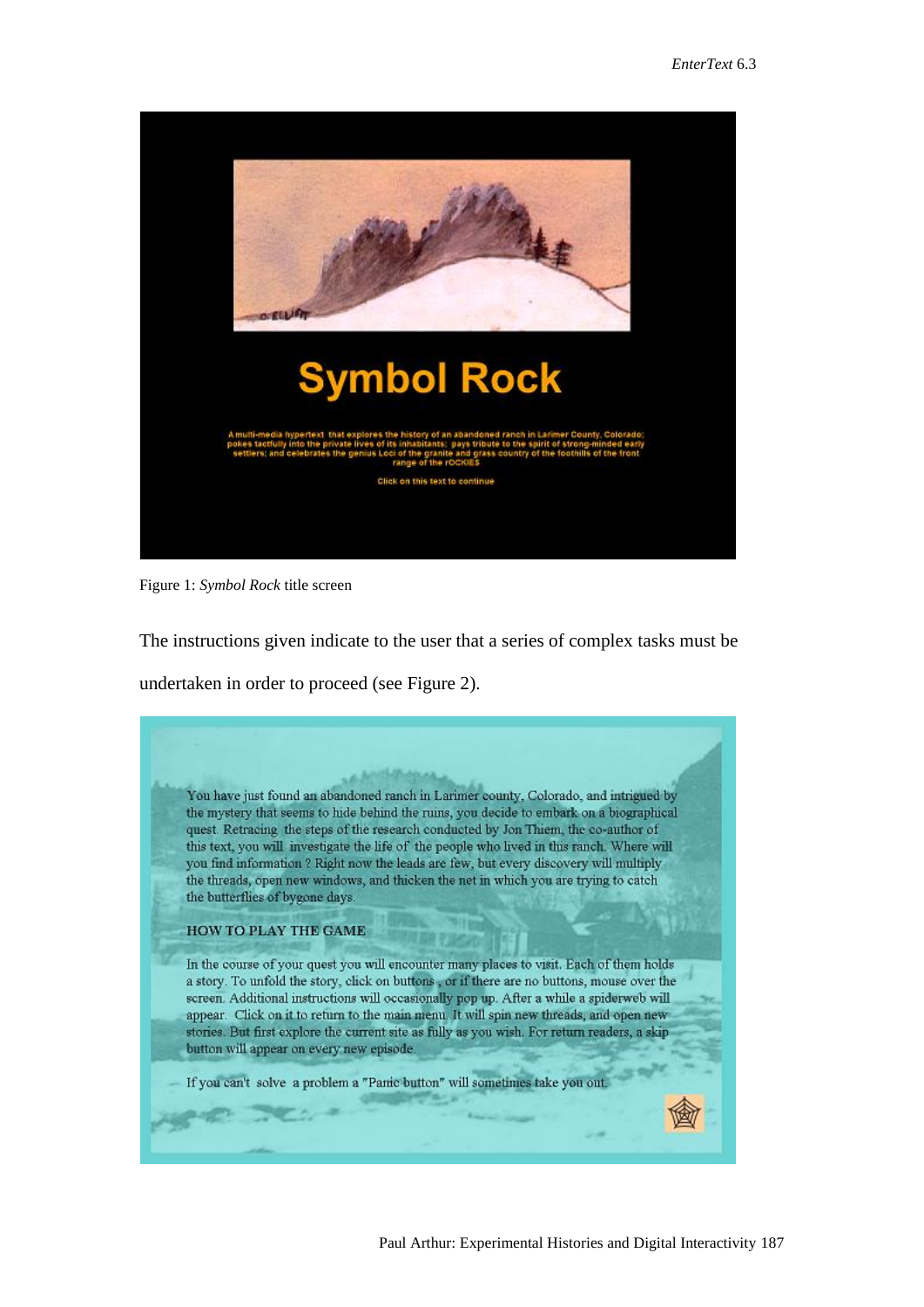#### Figure 2: *Symbol Rock* rules of the game

Upon entering the work, the user is presented with a series of picture frames, each of which contains a link to a discrete part of the game (Figure 3). Each link involves a different kind of activity. This may be browsing through a series of archival photographs of members of a family associated with the abandoned ranch—with each photograph appearing only as the user hovers the mouse over parts of a screen against the backdrop of a colonial settlement scene (Figure 4)—or it may require the user to navigate his or her way through a series of video panoramas that mark out and document a route taking the user to a hidden location in the hills, from which a view of the ranch can be had. Or else the user may be required to click on various books which in turn lead to samples of text that must be read before a particular task is fulfilled.



Figure 3: *Symbol Rock* links to tasks to be completed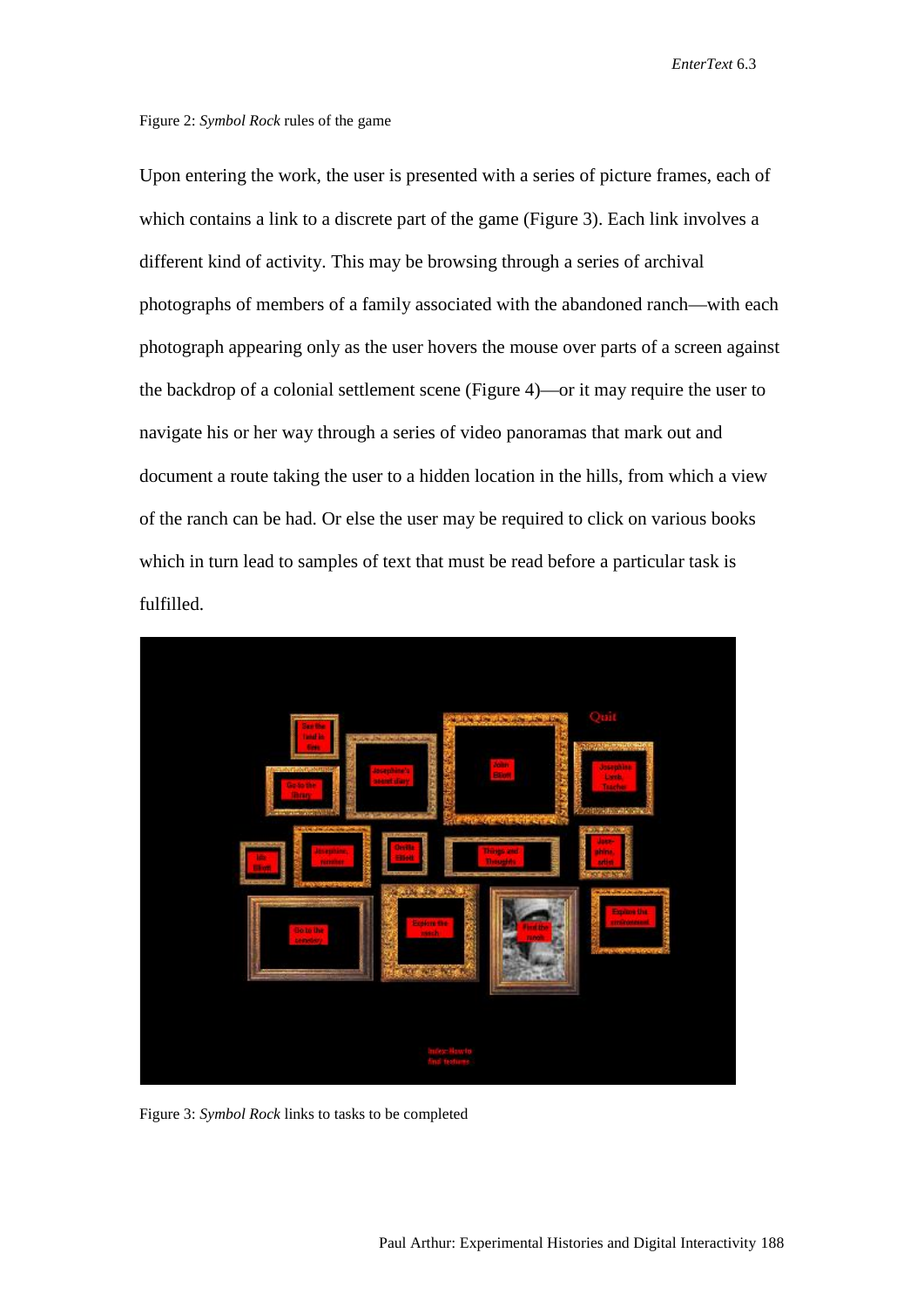

Figure 4: *Symbol Rock* screen shot showing detail of identification task

What is notable about this experimental history work is how closely the interactive structure replicates a computer game. In the two other examples to be discussed next, the interactive structure is also modelled on a computer game interface. However, there is not the same requirement to complete "stages" in order to progress further through the work. This requirement makes for a frustrating experience for the user not used to playing computer games. The form becomes more important than the content, or at least that is the way it feels for this user. There is relative freedom in the sense that the user can choose to quit the game—most of the time, that is. Occasionally there is no option but to follow through to the next stage. Nevertheless, the educational potential of this kind of user reward system is doubtless very great, and for this reason the work is an important model for future projects. Further, *Symbol Rock* must be considered the most technically innovative of the examples considered in this paper. This is because in addition to setting tasks for the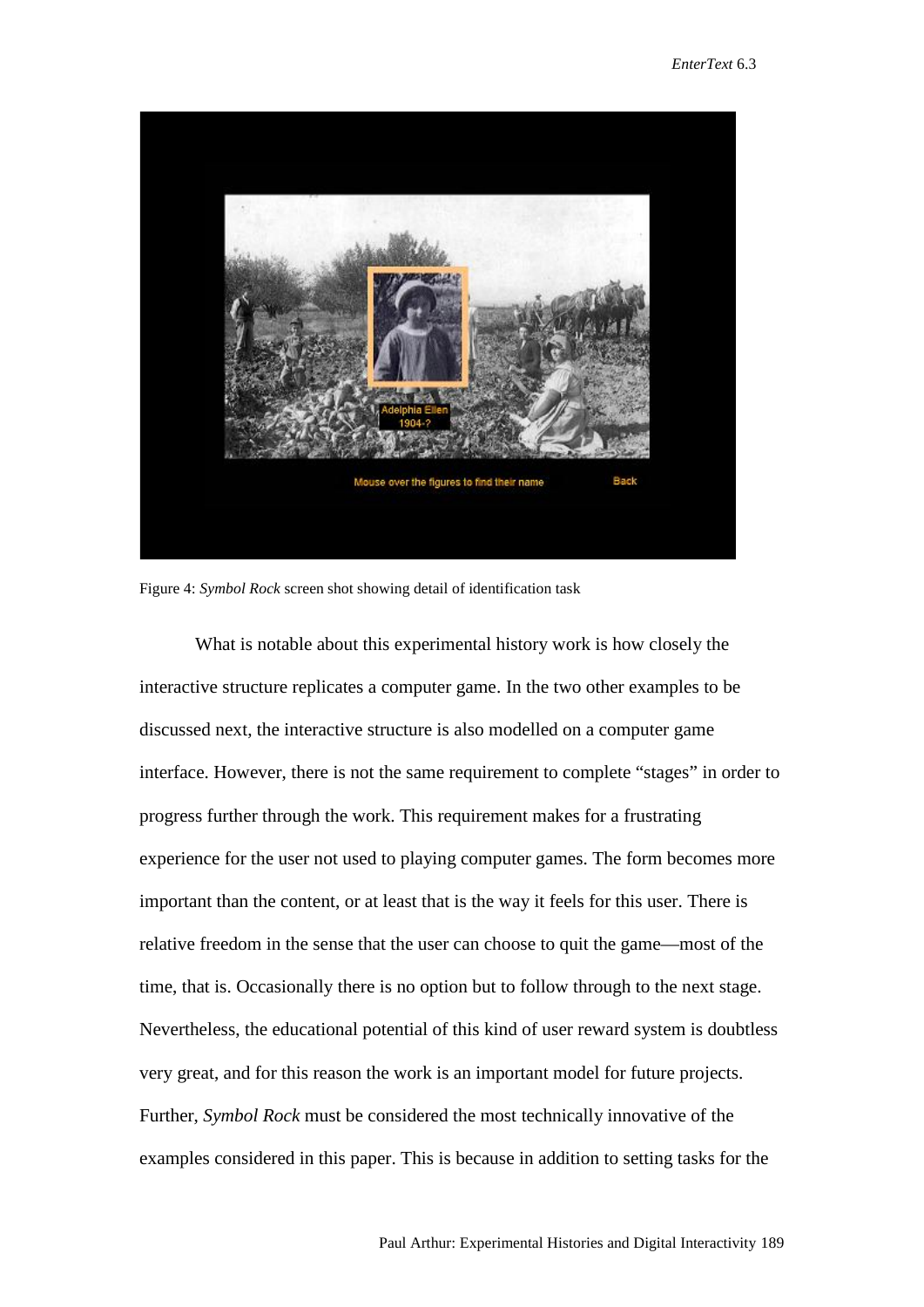user the text keeps track of user movements and keeps a record of those activities as an integral aspect of its textual function.

## **Example 2:** *Mysteries and Desire: Searching the Worlds of John Rechy* **(2000)**

This CD-ROM interactive history work explores the many facets of the life and literary production of the American novelist John Rechy.<sup>[16](#page-28-15)</sup> Rechy is a highly regarded gay Mexican-Scottish writer, known for having produced twelve novels and various plays between 1963 and 2000. The CD-ROM was produced as part of the Labyrinth Project at the Annenberg Center for Communication at the University of Southern California. This ongoing project, focused on developing experimental forms of interactive narrative, is directed by Marsha Kinder. *Mysteries and Desire* is one of the earliest works in the series produced by the project, and one of the most experimental in terms of its narrative structure. The work won the 2000 NewMedia Invision Award for Overall Design—at the time the world's largest peer-evaluated digital media competition.

The opening screen shows a schematic map interface displaying the three thematic areas of "Memories," "Bodies" and "Cruising," with instructions on how to access content in each section (Figure 5). This interactive CD-ROM work presents a highly abstract reflection on the life of John Rechy. At no point is there a textual explanation of Rechy's life. It is the role of the user to discover Rechy's life by piecing together parts of it through taking in the voice-over sections—some of them narrated by Rechy himself (who was involved in the production of the work) and others by his family and friends.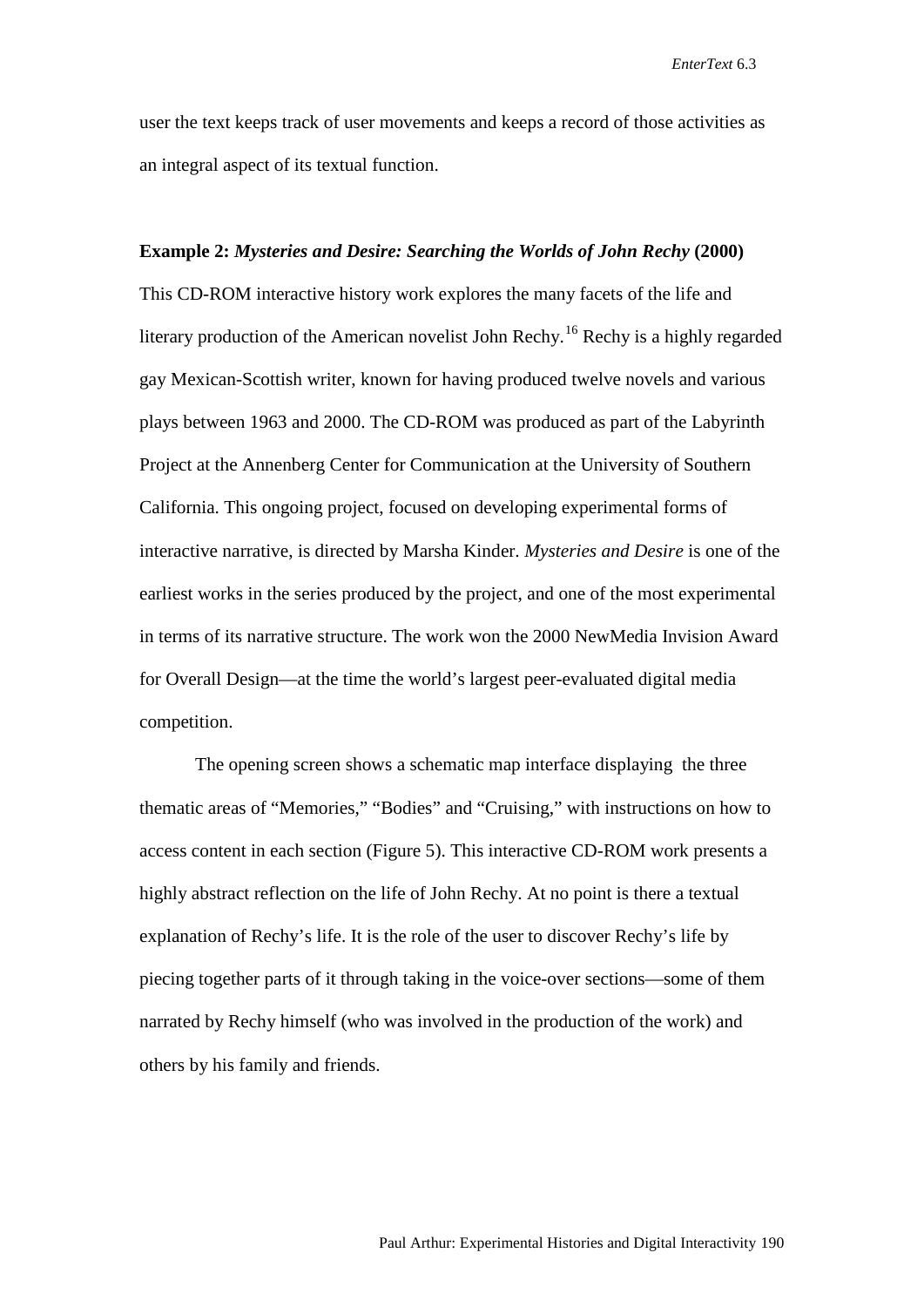

Figure 5: *Mysteries and Desire* map interface

The "Memories" thread takes the user into a "back alley" space that is larger than the boundaries of the screen indicate. Placing the cursor near the edges has the effect of making the screen-view move in either direction, exposing more of the scene. Clicking on a graffiti-covered brick wall triggers a religious scene and causes it to "bleed through" the brick and gradually take over the main scene. These are abstract visual effects, which are given with little interpretation in the form of text or voice over. It is simply not the purpose of the work to present a version of Rechy's life that is clear, coherent and accessible.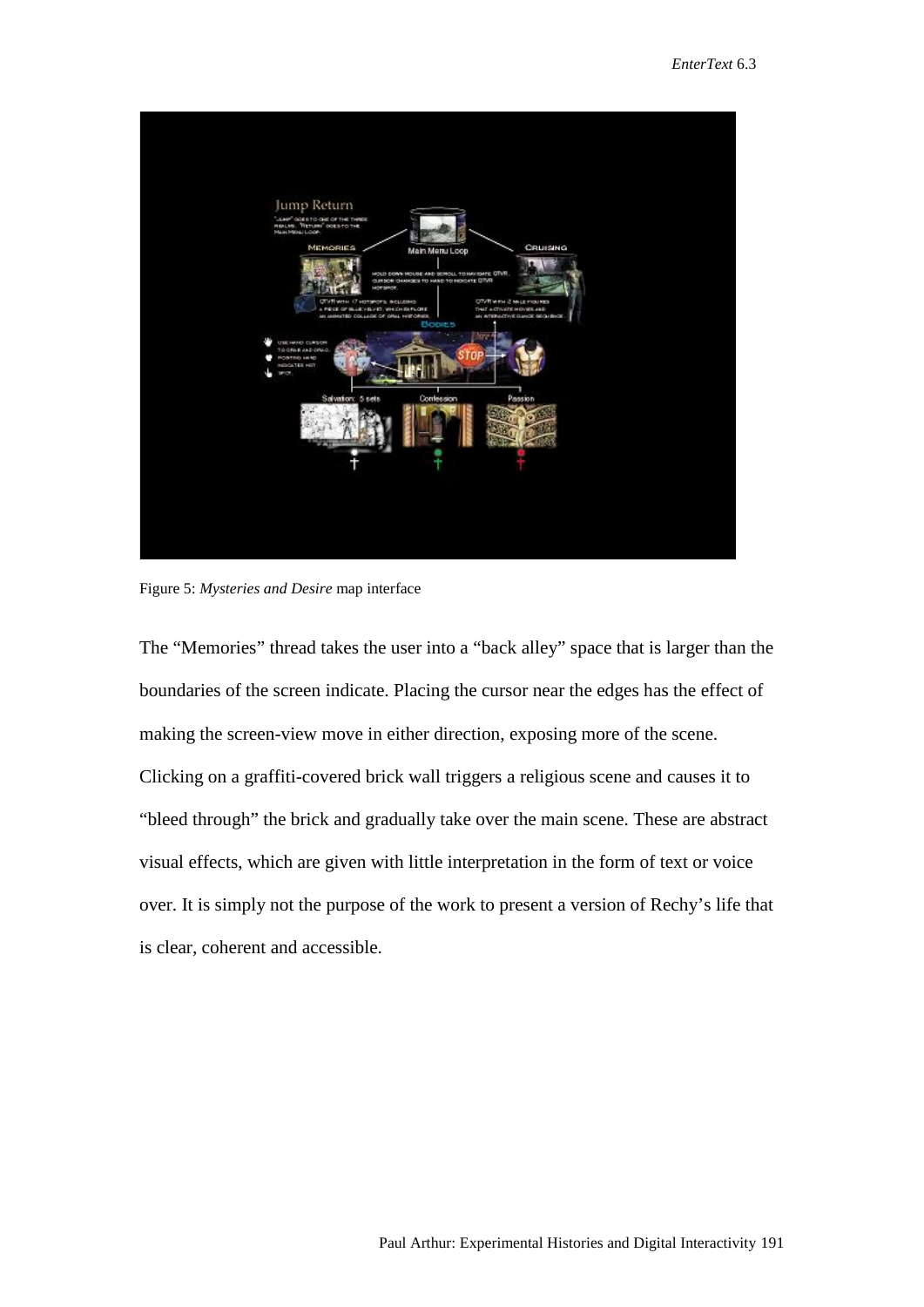

Figure 6: *Mysteries and Desire* screen shots of religious imagery emerging through brickwork

This work dramatises Rechy's life (this is an author who is alive and writing today) and offers the user a window into his eccentric personality, passion and creativity. The point that it makes via its odd and often puzzling effects is very relevant to historical narrative: that a person's life is itself made up of contradictions, shocks and unfathomable events and images. The "Bodies" theme leads the user into an animated dance sequence featuring a computer-generated Rechy against the backdrop of a mystical forest scene (Figure 7). The only option the user has in the interactive experience is to scan this environment by probing the edges of the space and rotating around the Rechy figure to view it from different angles. It is not clear what the purpose of this animated sequence is, and yet it is compelling—and it gives the user a break from the voice-over narratives describing Rechy's personality and achievements (see Figure 8). Perhaps the "Bodies" section is there simply to make the fundamental point that the person, the subject (in this case Rechy), is defined by a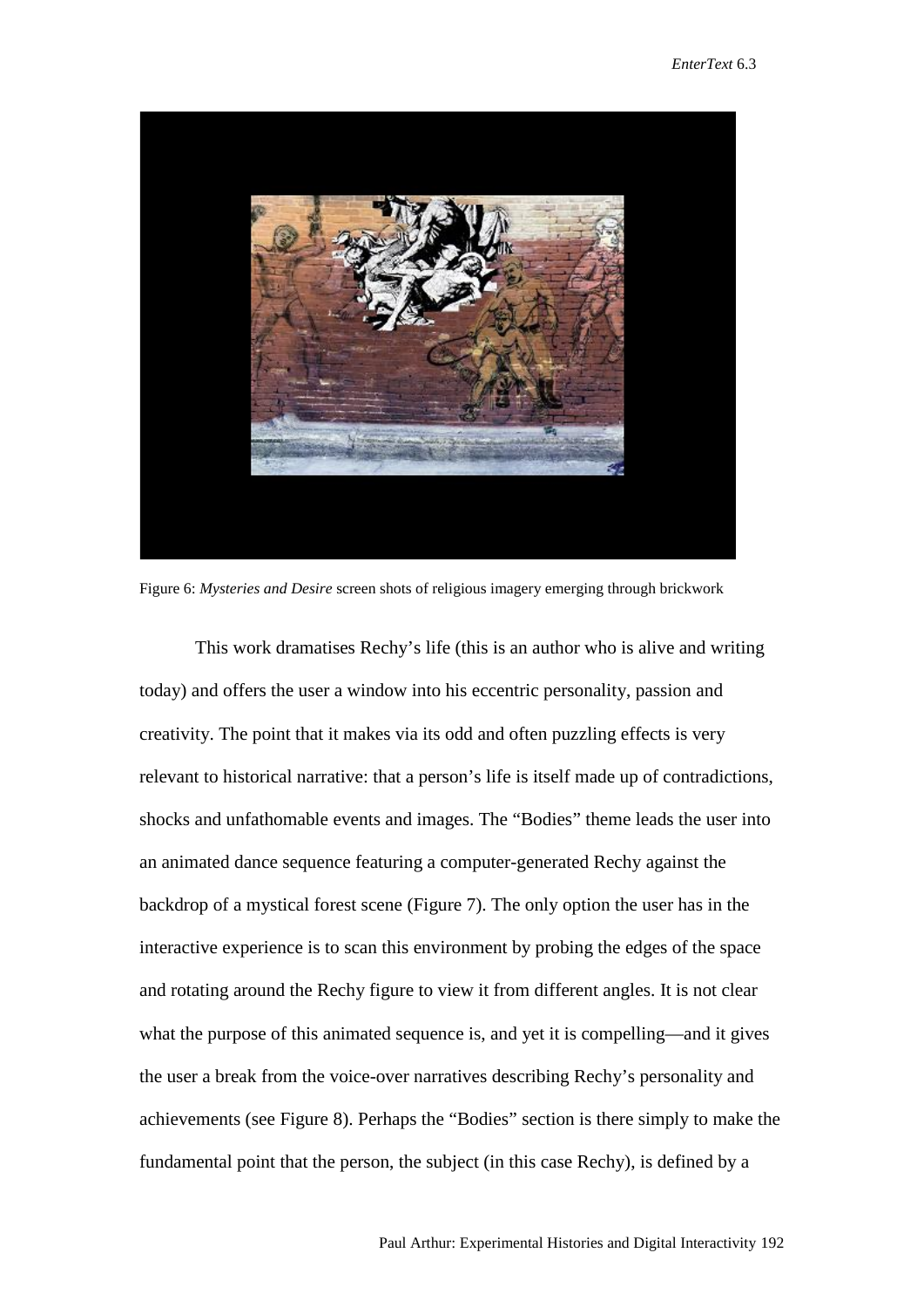physical body as well as by the many ways in which he is seen and the many texts that "speak" him (to use Samuel Beckett's expression).



Figure 7: *Mysteries and Desire* screen shot of animated dance sequence



Figure 8: *Mysteries and Desire* screen shots of John Rechy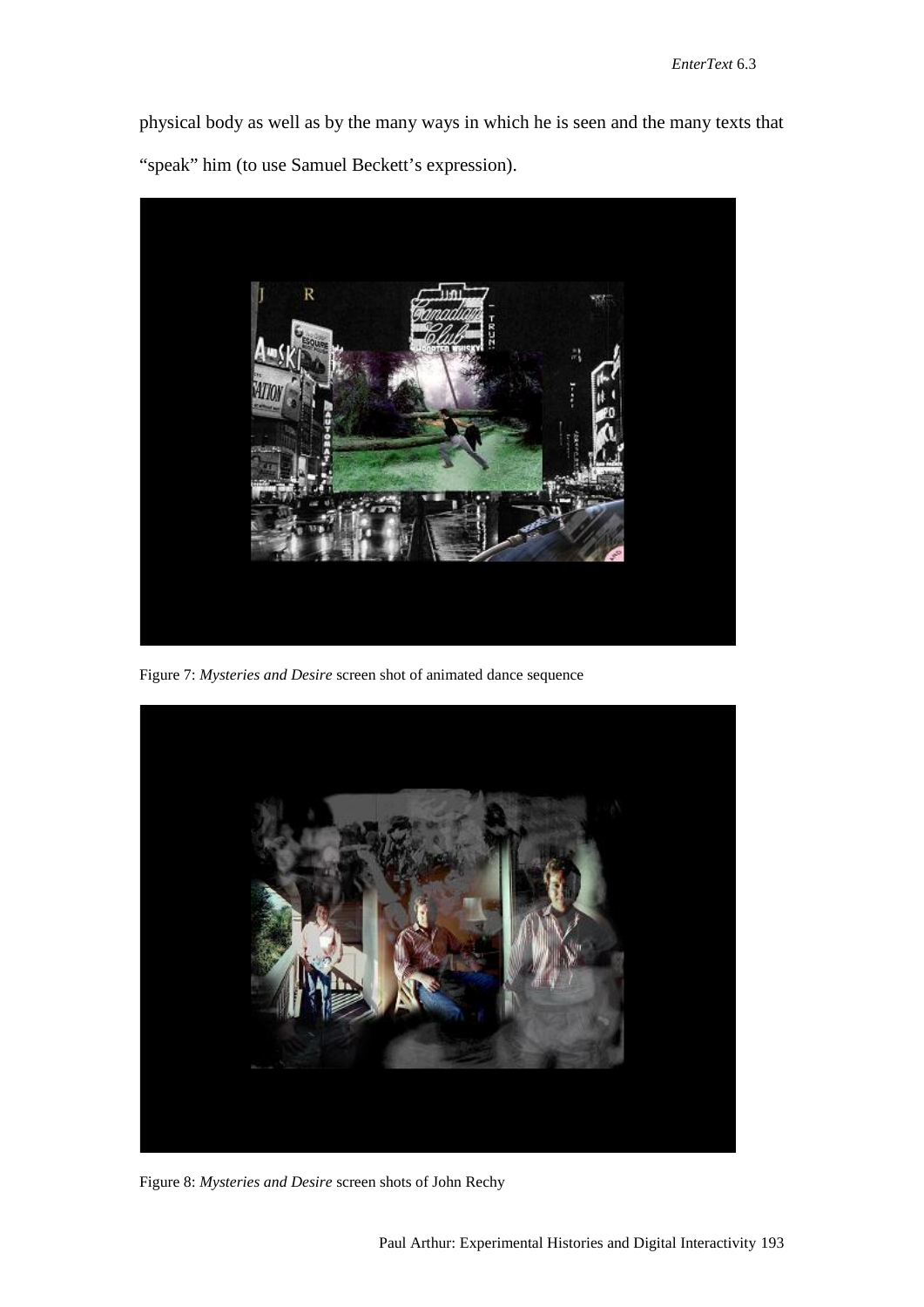*Mysteries and Desire* is undoubtedly the most expensive to produce, of the three examples. It is technically sleek and the visual content is alluring, in high resolution and beautifully choreographed. This user nevertheless found it to be the most difficult to appreciate and that various barriers to engagement resulted in very little information being retained after interacting with the text. The user frequently has the sense of being lost within the structure of the work. Mouse clicks here and there appear to progress the user on to the next area of the work, and yet one then finds that one is returning to the previous screen via a frustrating loop. Only by patiently clicking on all parts of every screen and waiting for an effect is it possible to find the hidden routes between the screens.<sup>[17](#page-28-16)</sup>

## **Example 3:** *Only Fish Shall Visit* **(2002)**

*Only Fish Shall Visit* is a CD-ROM documentary created by Brogan Bunt (based at Wollongong University, New South Wales, Australia).<sup>[18](#page-28-17)</sup> Bunt created this navigable, map-based, multimedia work as an experiment in how photographs and video segments could be linked, to form an enduring historical record of the ancient Turkish town of Halfeti in the months leading up to its flooding for a major dam project. Most of the streets of this town are now permanently submerged. This documentary is created from very large sets of nodal photographs and video segments. Each image or video segment connects logically (typically spatially) to others, simulating the "texture of actuality."[19](#page-28-18) The user controls the textual experience by deciding on how to navigate through the documentary using a map interface (see Figure 9).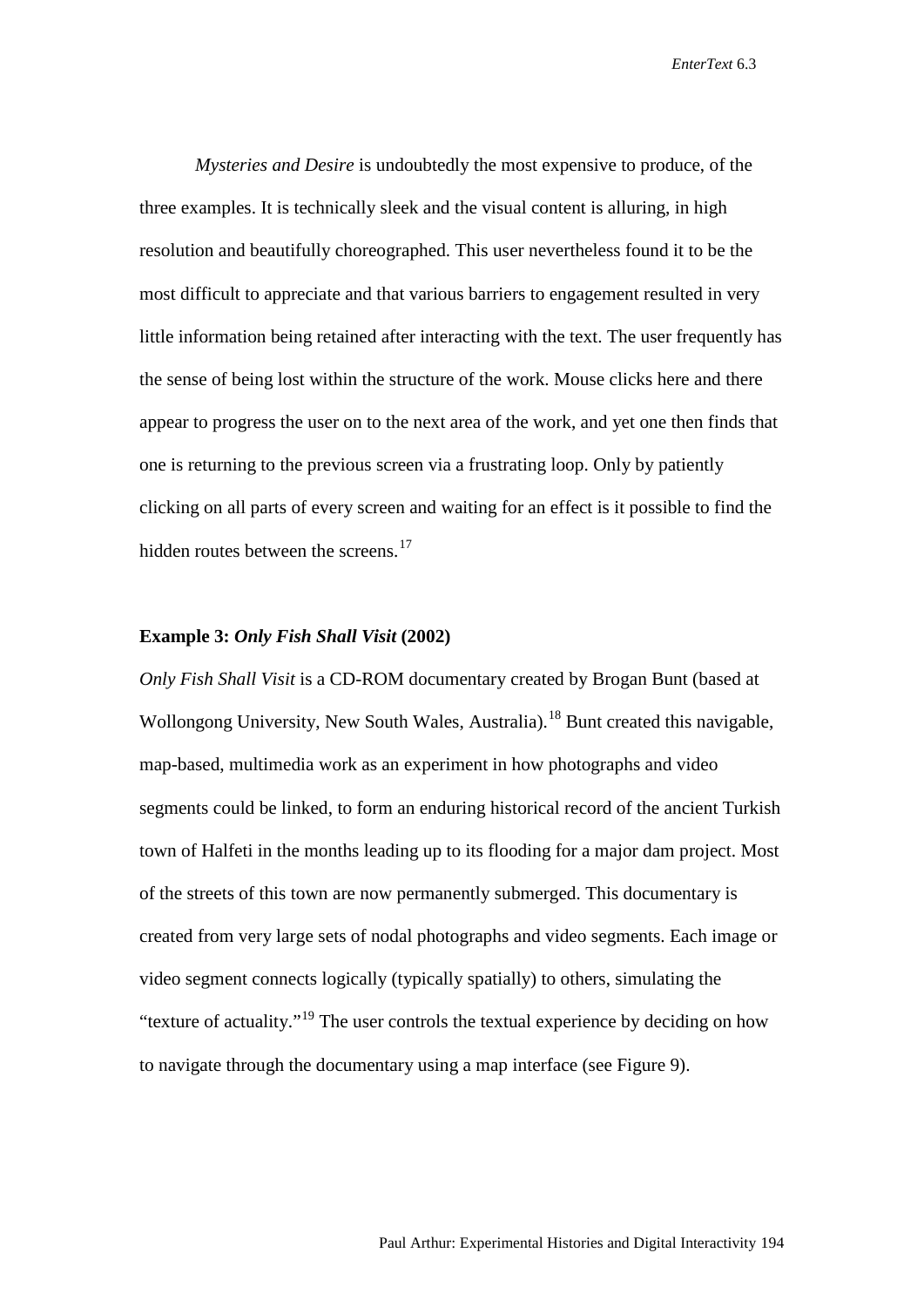

Figure 9: *Only Fish Shall Visit* map interface

To progress through the work, the user clicks on entry points marked on the map. The map is accessible at any time—it is only one mouse click away. What unfolds for the user is a moving historical record of a streetscape populated by a traditional Turkish community. The user clicks through sequences of still images that link together to provide a full view of the physical space. Symbols appear that indicate directions that can be followed by the user. Sometimes they are difficult to find, and many routes are dead ends. There is no interface that shows where all the paths are on the map—just the entry points marked on the map interface. The work is structured around oral history segments that the user must literally discover in the way that a player searches for secret codes and aids in a computer game. Here the cartographic navigation structure gives the photographs the context they need to act effectively as an historical record rather than a photographic archive. The oral history segments offer reflections, in the voice of the people of Halfeti, on the future of their lives in the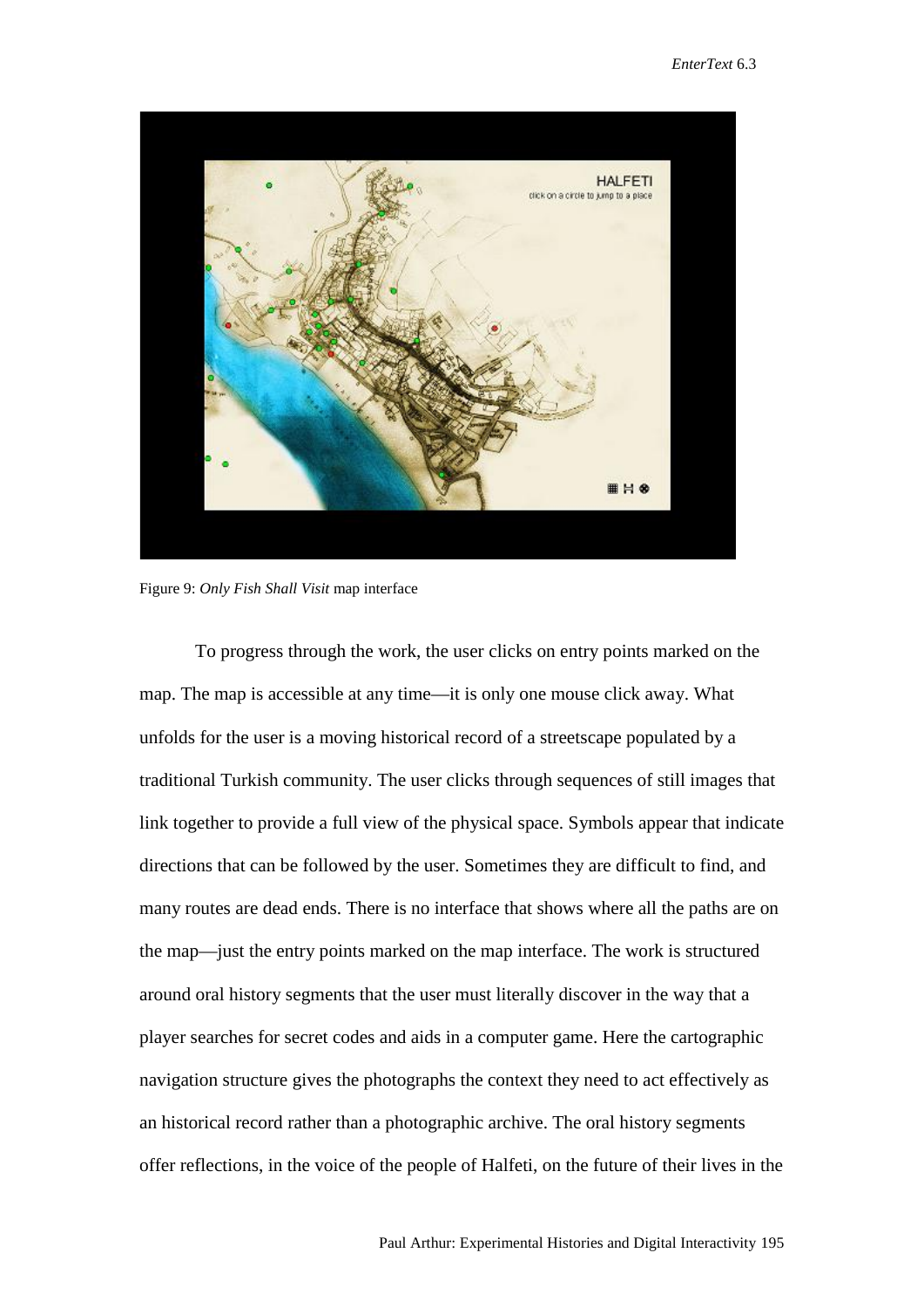"new" Halfeti, a purpose-built town nearby. There is also a "history" segment, which provides a background both to the digital project and also to the plight of the people of the town (see Figure 10). This tells us that Halfeti is a town that was submerged when a new dam was built in the valley it had occupied for centuries.



Figure 10: *Only Fish Shall Visit* background history page

The aspect of this work that impressed me the most is the way in which, as a user, it is possible to take in the history of this beautiful town from many different perspectives: not only physical perspectives (such as the sweeping panorama of Figure 11), but the perspectives of representative people in the community.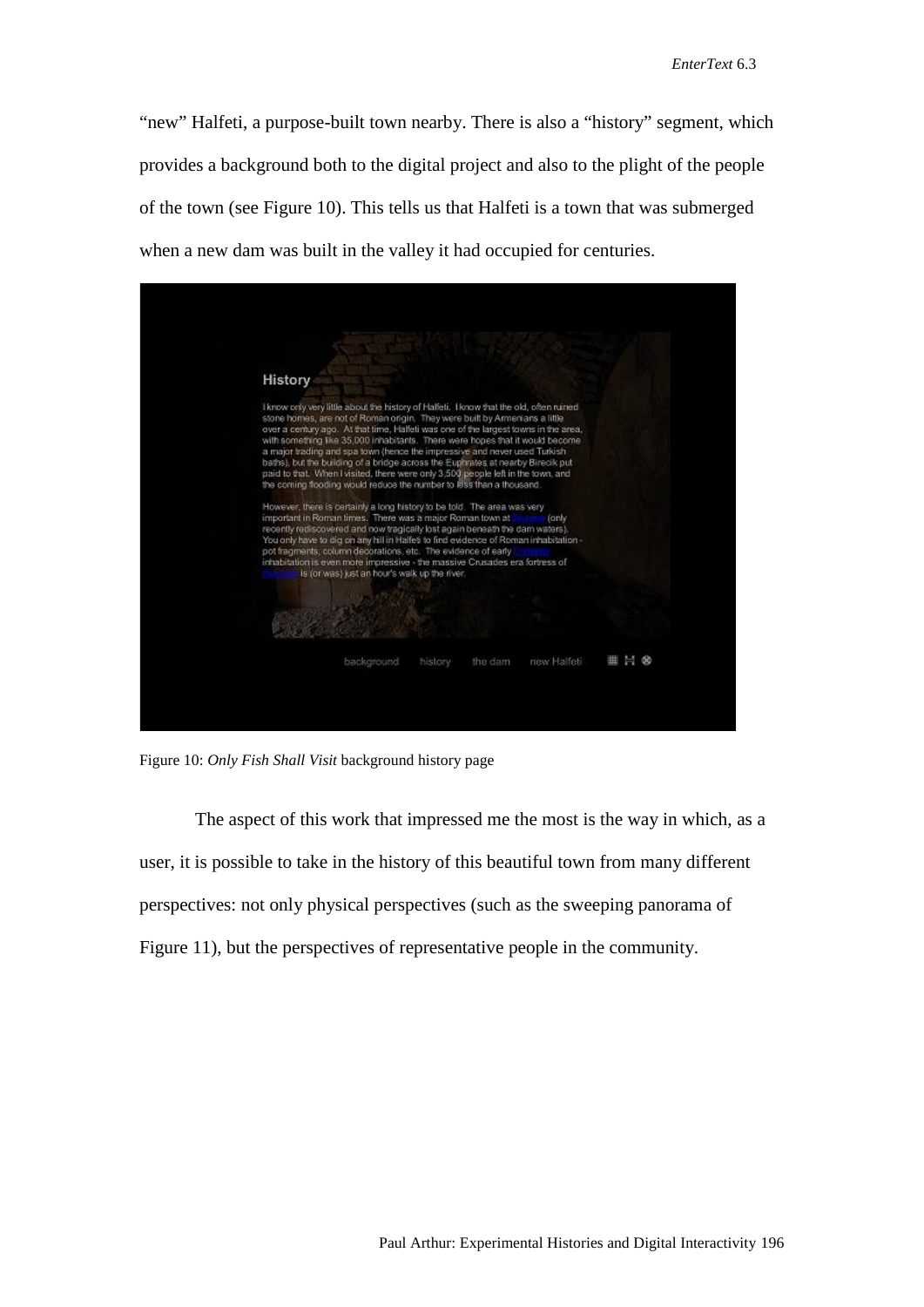

Figure 11: *Only Fish Shall Visit* screen shot view of Halfeti

It is possible to select (or more properly "find") a person and to decide to see Halfeti through their eyes, staying with them and their world for a time—following the paths they follow between buildings, between seasons (on some roads there is snow; others are in sunshine), interacting with neighbours, serving in a shop. Once the user discovers the oral history video segments, it is as though treasure has been found. An icon representing the video recordings appears and becomes clickable. A window within the current window appears with the video segment (see Figure 12).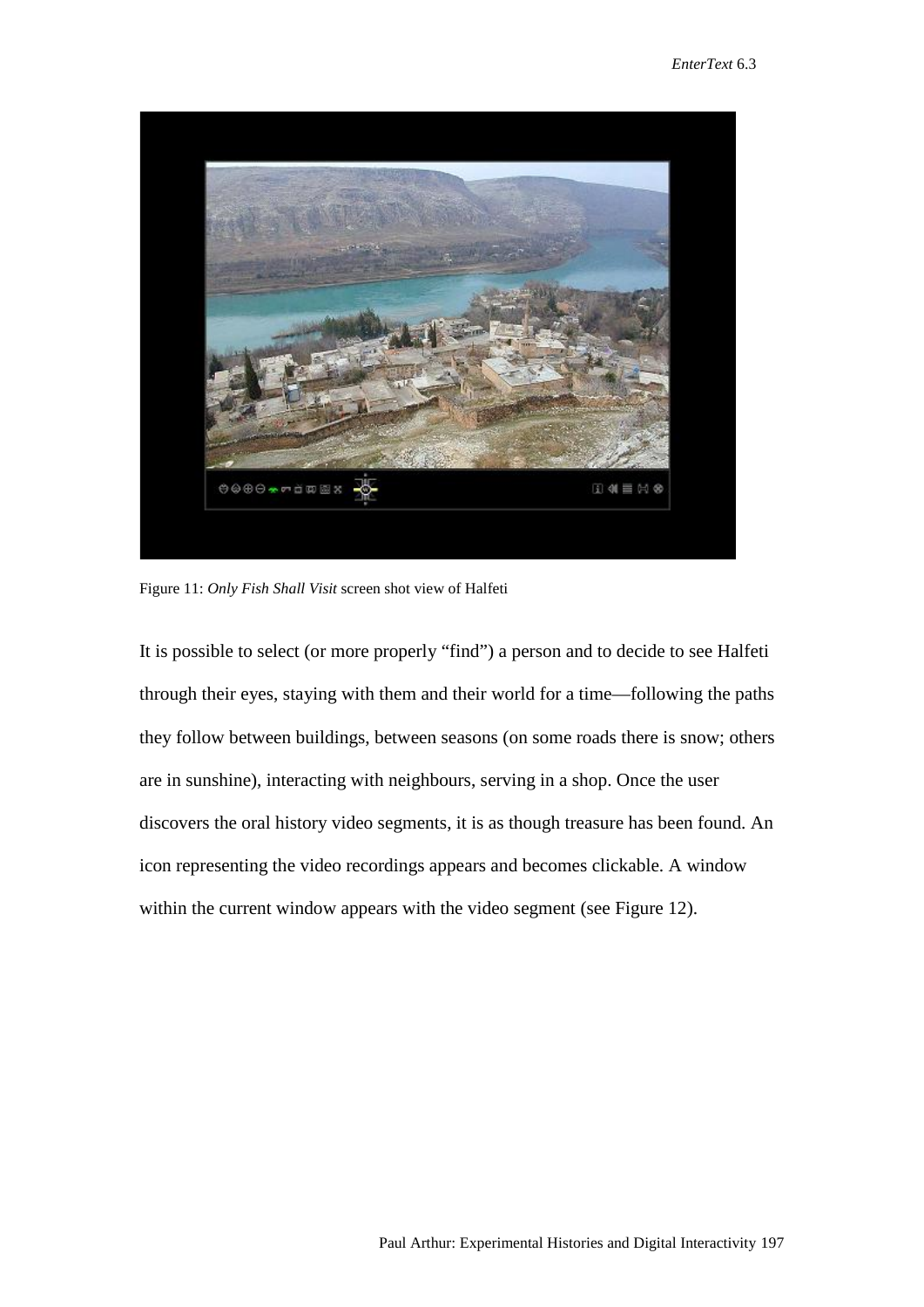

Figure 12: *Only Fish Shall Visit* screen shot showing oral history segment in separate window

*Only Fish Shall Visit* is the simplest to use of the three digital history works considered in this paper. The simplicity is achieved through the use of still images, which can be predictably navigated and understood within the larger context of the map interface. This is a highly interactive experience—the user must constantly click on the screen to reach the next still frame. My last experience of investigating the work in depth required upwards of three hundred mouse clicks. This may seem extreme, and yet the consistency of the action guarantees a degree of simplicity that is lacking in the other examples considered in this paper. The video segments, where they do feature, are signalled with a video icon. This avoids the frustrating sense that the user is clicking randomly to generate some activity in the text. Most significantly, however, *Only Fish Shall Visit* offers the user an immediate escape route at any point. This empowers the user; it makes it a choice to view the material or not. Unlike the other examples discussed above, the interactivity does not overpower the user—the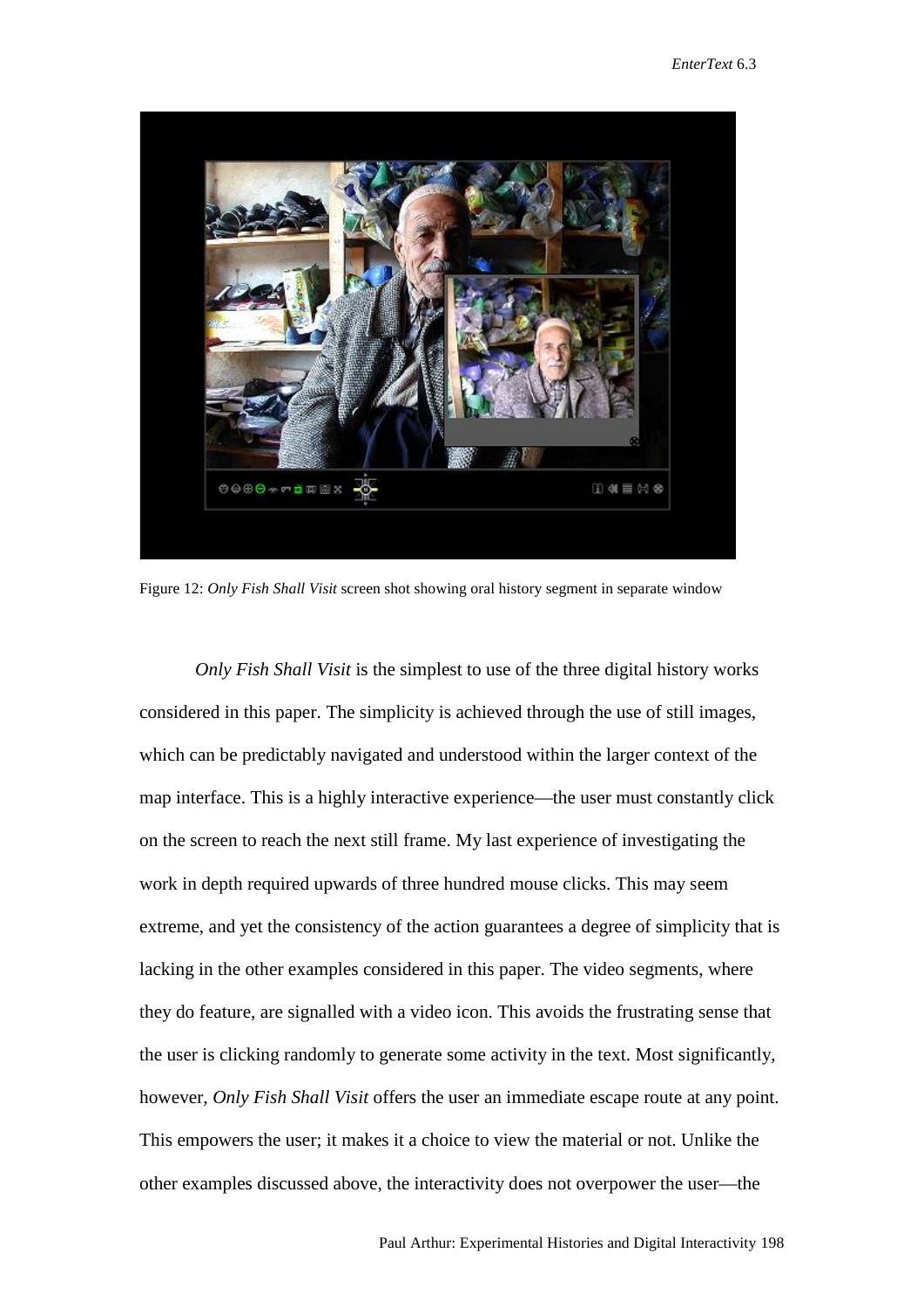navigation of the work remains within total control.

## **Conclusion**

This paper responds to what I see as a lack of discussion in history circles about

experimental narrations of history using new technologies. Whether such works are

counted as history, as meditations on memory, or as creative artworks, this new field

of work needs to be regarded as a contribution to the larger process of recording the

past for the future. There is a range of likely reasons for the lack of discussion:

(1) The pace of technological change is fast, meaning that to be able to comment on the repercussions of that process of change requires one to become knowledgeable about technology itself.

(2) It is generally the case that older people are interested in history, whereas younger people tend to be the ones more interested in new technology.

(3) There is an awkward relationship between history and technology. History has usually documented the processes of technological change from a distance, rather than drawing directly on new technologies and so giving up that objectivity (although of course the objectivity itself has often been overstated).

(4) The digital history field, while it is relatively new, has already become specialised, with intense activity in various areas including GIS mapping and other kinds of spatial visualisation (especially useful for archaeology), online databases and archive digitisation projects, and digital video and animations for historical re-enactment.

(5) One of the great challenges in producing informative interactive texts, especially in humanities and social science disciplines, is the need for close collaboration between multimedia producers and those academically trained in and responsible for the content. Very often that relationship can produce mediocre results, even with the greatest goodwill and planning on both sides. This is evidenced by the endless websites that are designed beautifully but have limited academic content value. These creations are effectively in the hands of multimedia designers and producers rather than in the hands of historians.

Depending on the user's own preferences for interactivity (often as a result of

age, experience, interest in technology), s/he may feel that the level of interactivity

required in digital history works is a barrier to taking in the information presented.

Click because you have to. Nothing happens if you do not click. There is no way of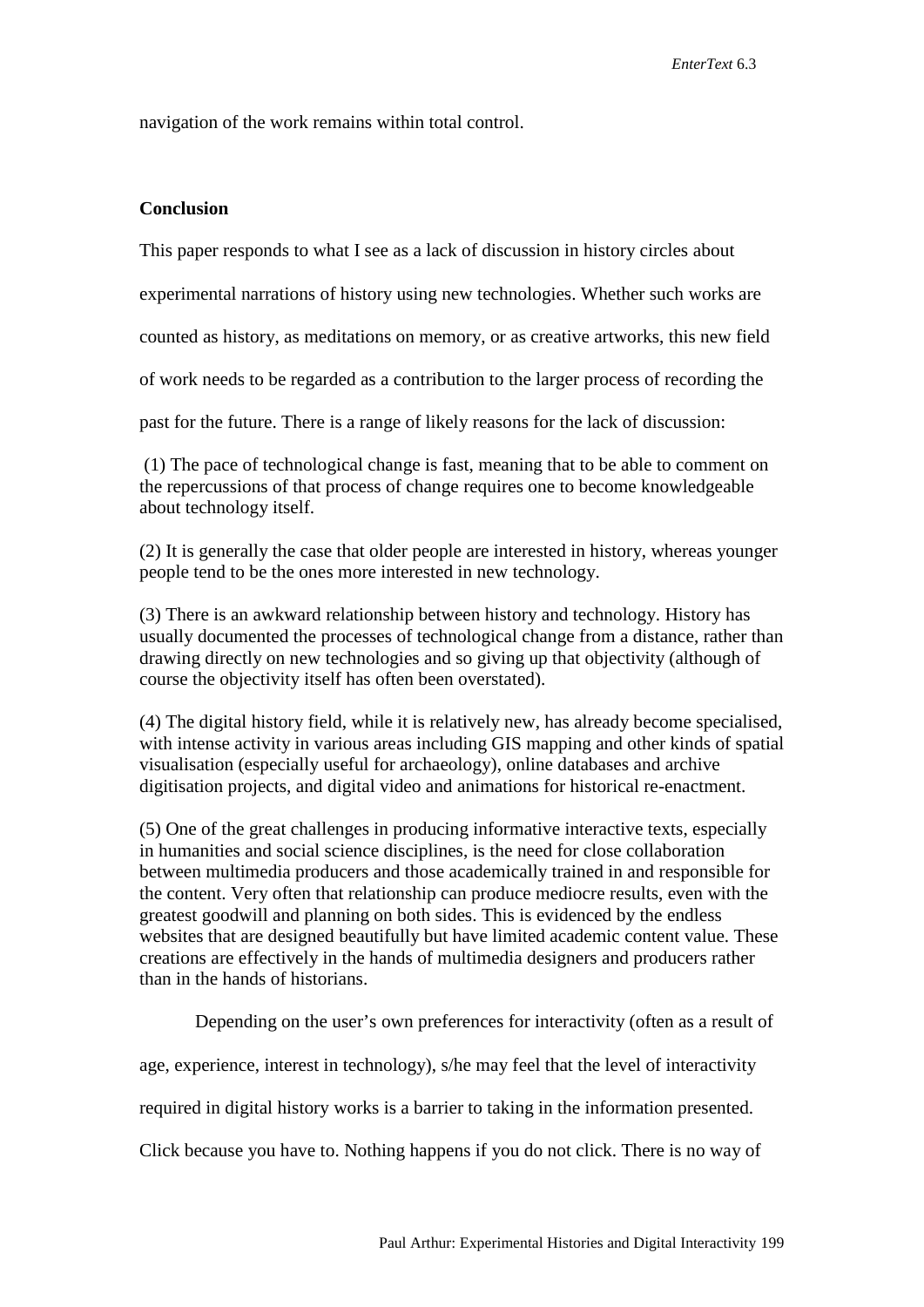finding the information except through that clicking. Sometimes you must click everything before the next range of information is available. The three examples discussed in this paper are not designed to frustrate the user. Nevertheless, my evaluation of these works is that they are all difficult to use. The information is difficult to access. I do not feel that I have been easily educated—it has been hard work. It is important to recognise that while games frequently work around a frustration/breakthrough dialectic, this strategy can actually threaten the success of educational applications of multimedia.

What is the future of interactivity for history? As technology is allowing for new interactive relations of reader/viewer/user with text, so too has the conception of interactivity itself changed.<sup>[20](#page-28-19)</sup> In the near future, history in digital form is likely to be not simply an interactive screen-, text- and sound-based experience but a far more immersive "hyper-reality" engagement between humans and augmented digital environments. The common term "virtual reality" suggests that the interactive experience will always be limited to a simulation of reality. However, interactive media are likely to enable far more realistic and stimulating experiences. Experimental technologies are already making it possible for taste, smell and, using tactile feedback, touch, to be artificially recreated.<sup>[21](#page-28-20)</sup> These developments are opening the way for radical new forms of historical representation, promising to offer a new level of "participation" in and engagement with the past. As the curators of the exhibition "Future Cinema" explain, the digital technologies being developed offer an "immersive narrative space wherein the interactive viewer assumes the role of both cameraperson and editor."<sup>[22](#page-28-21)</sup> They anticipate that distributed virtual environments will also become social spaces where actual people can interact, co-experience and codirect the narrative content. $^{23}$  $^{23}$  $^{23}$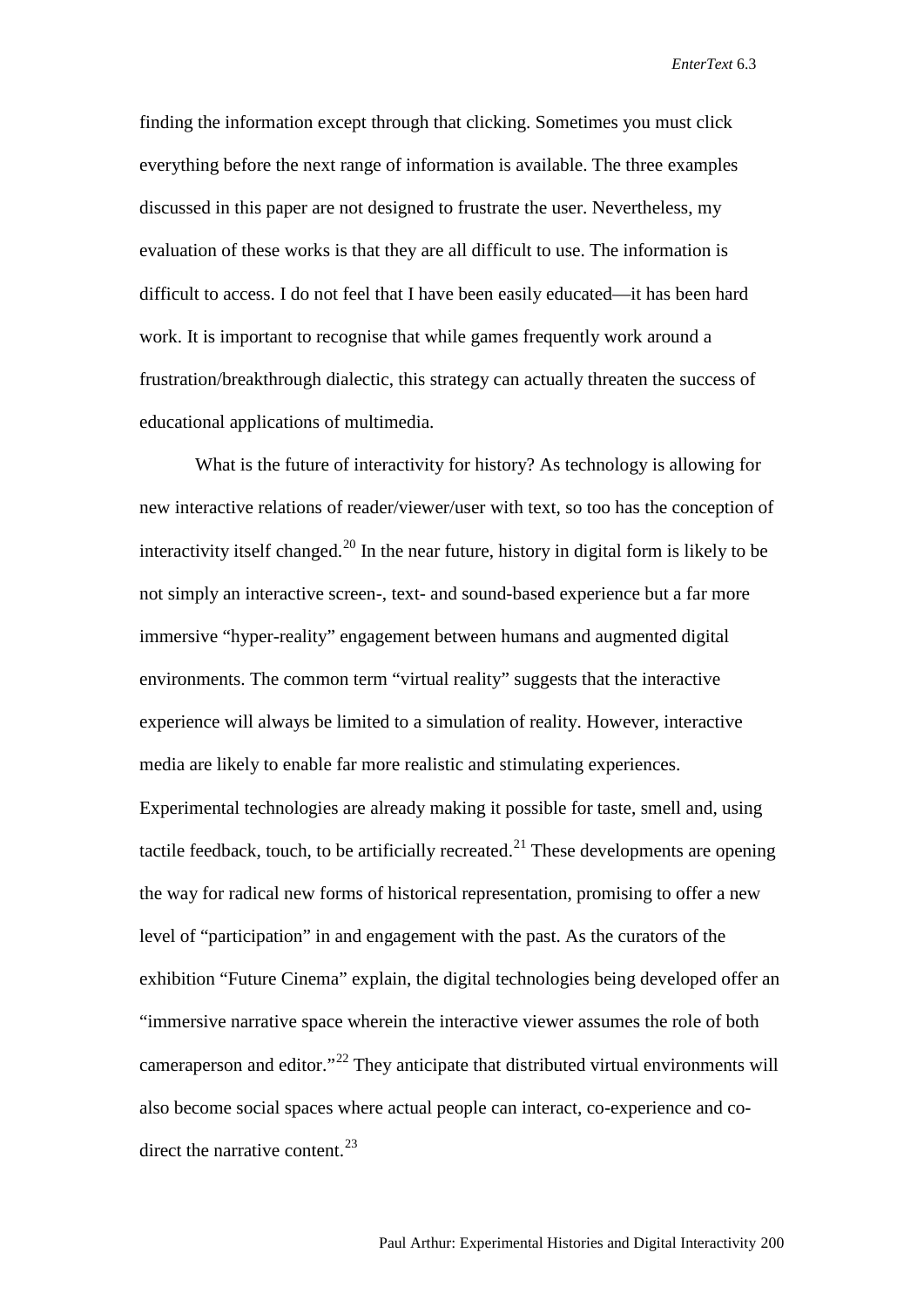The single greatest change in the interactive narrative experience may come in the form of intuitive computer programming and the incorporation of other forms of rudimentary "artificial intelligence." It is possible that texts could be designed to adjust to suit the pre-recorded tastes, age, cultural background or knowledge-base of the viewer, and in response to initial choices made as the viewer engages with the text. I do not believe it is overstating the case to say that the very way we remember the past may change if these applications of technology are developed and embraced (letters, for example, used to be an important form of personal communication between friends and family and these have largely been replaced by email, sms texting and the telephone). Butterworth and Wyver have a vision of the future where simulation engines drive social change through making people aware of alternative ways of seeing:

…at the heart of a virtual environment a simulation engine of such simple perfection that it nurtures a communal narrative, a narrative so vivid and richly focused that inhabitants learn to see their own real lives and communities with fresh eyes… a profound redefinition of public service broadcasting, which is truly inclusive, and perhaps, democratic.  $24$ 

There is no doubt that, as digital technologies mature and applications diversify, the study and appreciation of history will continue to benefit. And yet, after the initial rush to embrace the newness of the networked computer experience in whatever messy and complex forms it took, most people now seem to long for simplicity, with digital forms following a familiar interface, with logical narrative and navigation structures. There seems to be increasing emphasis being put on valuing simple organic structures against the barrage of technology and information.

For all their innovation, the core of the matter is that, unlike books, experimental digital histories will continue to be considered fleeting and impermanent until they can be reliably preserved. Ultimately this is what makes them a curiosity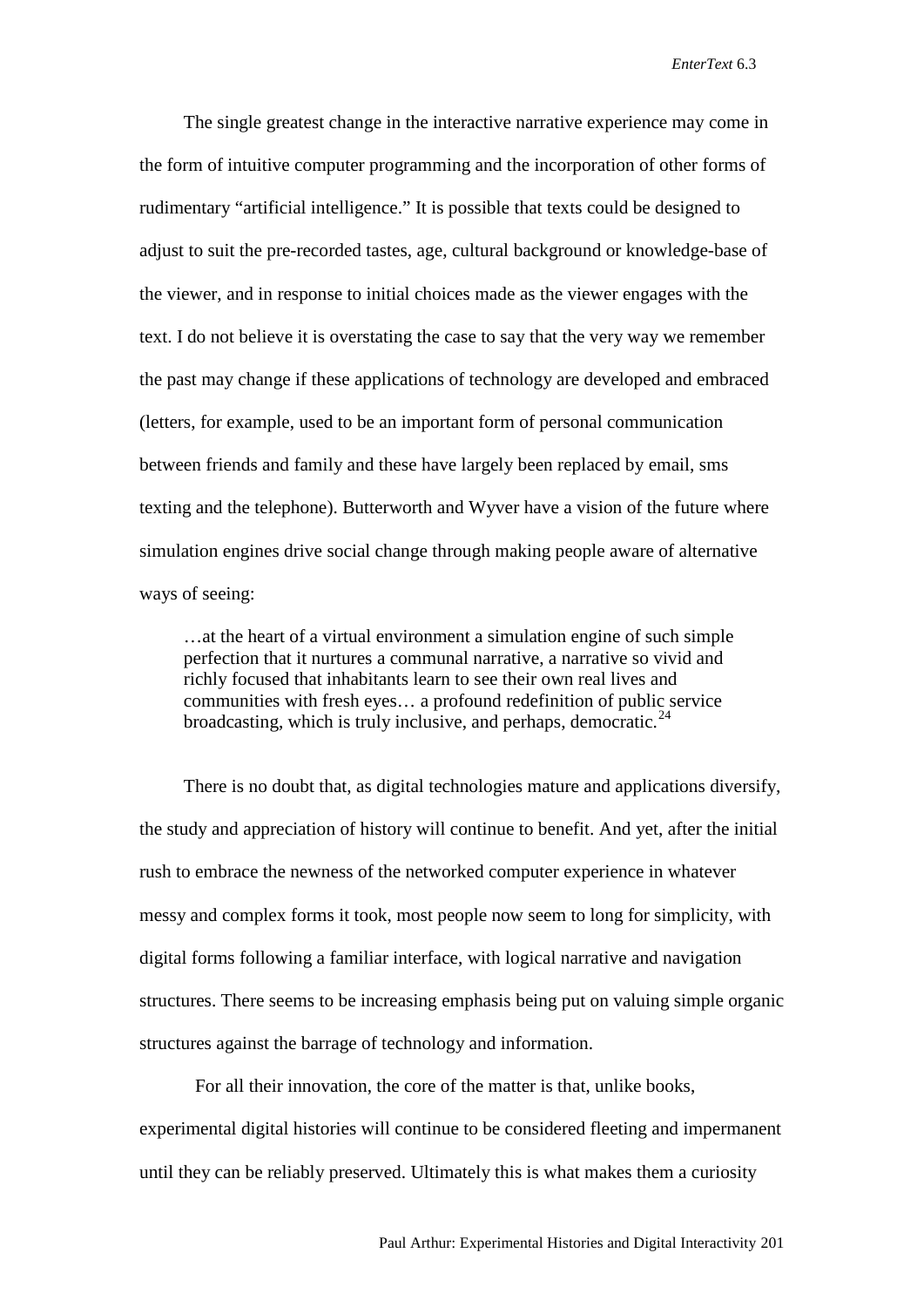and an art form more than serious history. In the future they will be looked back on as the artefacts of our time, rather than the record of our time. Has the format worked? That is a vital question. Can we say that these various examples achieved something more than could have been done with a traditional book? The experimentation itself, it seems, constitutes the success at the moment—that is because we are so concerned with technical innovation and the possibilities of new formats.

It is time, I believe, for historians to become more closely involved in this

arena of digital technology in order to harness its potential and play a role in shaping

its development to serve history's purposes.

## **Notes**

<sup>&</sup>lt;sup>1</sup> See: Randy Bass, *Culture and History as Electronic Text: A Lexicon of Critical Questions* (1997), available from http://www.georgetown.edu/faculty/bassr/511/lexicon.html [accessed 20 June 2006] and Carl Smith, *Can You Do Serious History on the Web?* (AHA Perspectives OnLine, 1998), available from<http://www.theaha.org/perspectives/issues/1998/9802/9802COM.CFM> [accessed 20 June 2006]. Also see Roy Rosenzweig, "Scarcity or Abundance? Preserving the Past in a Digital Era" (*American* 

<sup>&</sup>lt;sup>2</sup> Jody Berland, "Cultural Technologies and the 'Evolution' of Technological Cultures" in Andrew Herman and Thomas Swiss, eds., *The World Wide Web and Contemporary Cultural Theory* (New York: Routledge, 2000), 236.

<sup>3</sup> Johan Fornäs, "Digital Borderlands: Identity and Interactivity in Culture, Media and Communications" (*Nordicom Review* 19.1, 1998), 27-38. <sup>4</sup> Eric Zimmerman, "Narrative, Interactivity, Play, and Games" in Noah Wardrip-Fruin and Pat

Harrigan,eds., *First Person: New Media as Story, Performance, and Game* (Cambridge, MA: MIT Press, 2004), 158.<br><sup>5</sup> Janet Murray, *Hamlet on the Holodeck* (New York: Free Press, 1997), 28.<br><sup>6</sup> Leigh Davton, "Theme Parks with Old Stuff" (*Australian Higher Education Supplement* 22, February

<sup>2006).</sup>

<sup>&</sup>lt;sup>7</sup> See Stephen Brier and Roy Rosenzweig, "Who Built America? From the Centennial Celebration of 1876 to the Great War of 1914 [CD-ROM Multimedia Curriculum]," (Washington, DC: George Mason University, American Social History Project/Center for Media and Learning, 1993).

<sup>8</sup> For example, Hayden White, *The Content of the Form: Narrative Discourse and Historical Representation* (Baltimore: Johns Hopkins University Press, 1987). Also see Michel Foucault, *The* 

*Archaeology of Knowledge* (London: Tavistock Publications, 1972).<br><sup>9</sup> Ted Friedman, "Making Sense of Software: Computer Games and Interactive Textuality" in Steve

Jones, ed., Community in Cyberspace (Beverley Hills, CA: Sage, 1994).<br><sup>10</sup> Harrigan and Wardrip-Fruin, eds., *First Person*.<br><sup>11</sup> Henry Jenkins, "Game Design as Narrative Architecture" in Harrigan and Wardrip-Fruin, eds.,

<sup>&</sup>lt;sup>12</sup> Ibid., 124.<br><sup>13</sup> Ibid., 125.<br><sup>14</sup> Ibid., 125.<br><sup>15</sup> Marie-Laure Ryan and Jon Thiem, *Symbol Rock [DVD-ROM]* (Unpublished, 2003. Available on request).